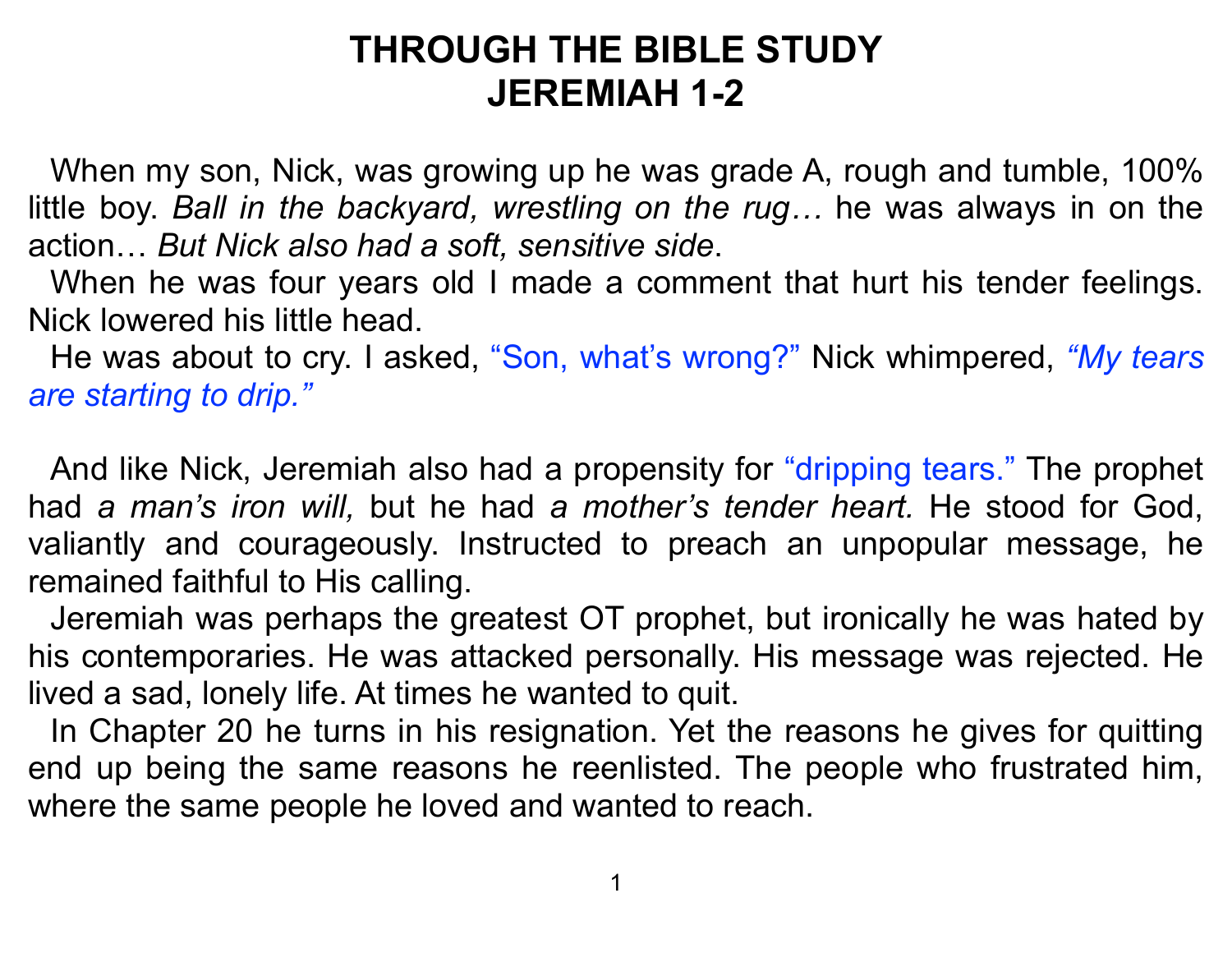Jeremiah is called "The Weeping Prophet."

It's interesting to compare his ministry with that of Jonah - the bigoted prophet. Jonah hated Ninevites.

 Initially, he try to run from God's calling. God fished him out of the sea, to make him a fisher of men. Yet when he preached, Nineveh repented. God saved his enemies and it upset Jonah. He wanted them judged.

 Yet Jeremiah was the opposite. He loved the Jews. His heart broke for the people. *His passion* was *their salvation.* Yet the people rejected his message. Jeremiah wept over the sin and suffering of Judah.

 The story is told of two men talking about their respective churches. One man mentioned that his church had fired its pastor and hired a new one.

 His friend asked, *"Why was he fired?"* "He spoke too much about hell." He asked again, *"Well, what does your new pastor speak on?"* "He speaks on hell too."

 The friend was puzzled, *"Well, are you going to fire this pastor too?"* The man answered, "O no, when the old preacher spoke on hell he seemed to enjoy it, but when this new pastor speaks on hell, he weeps."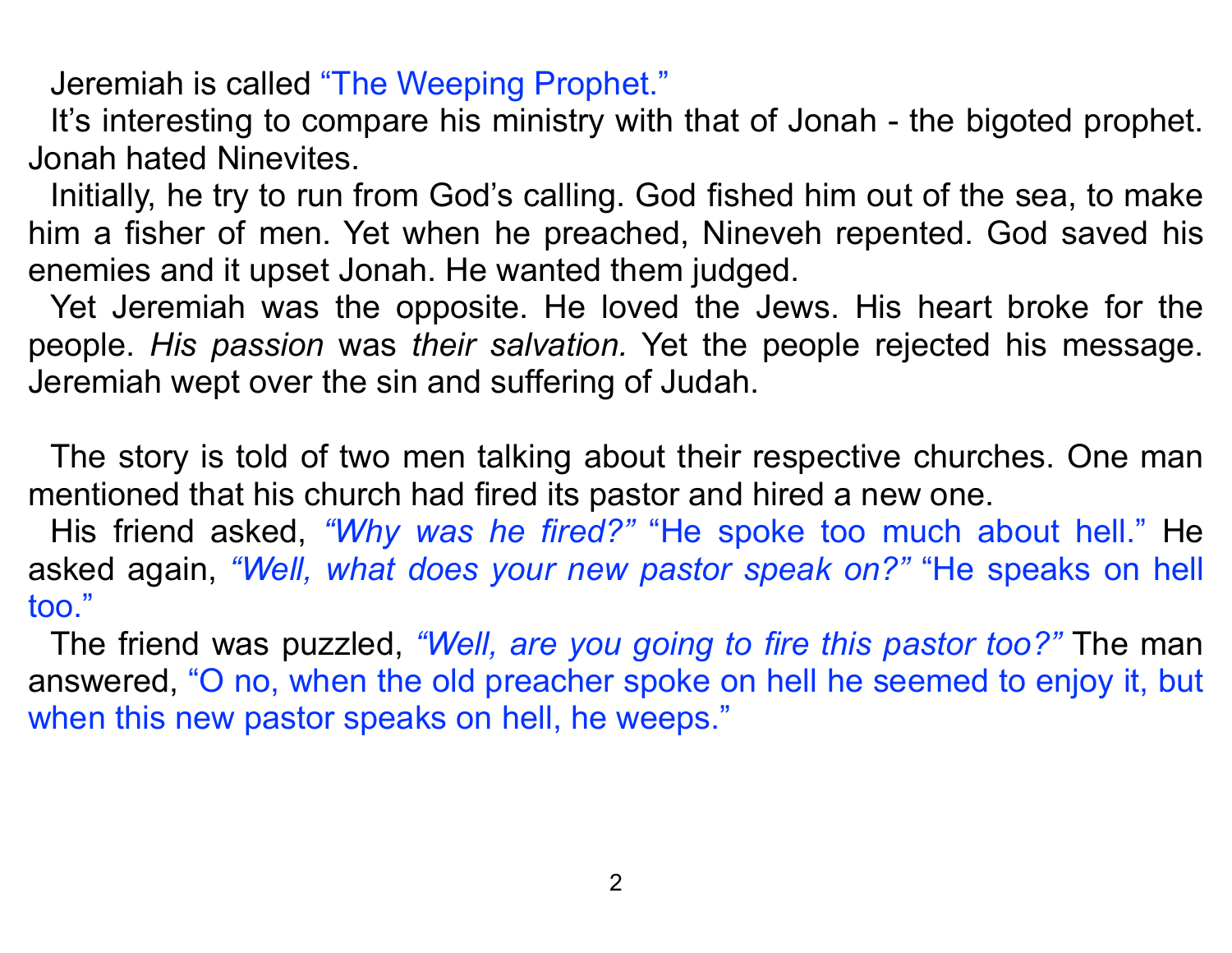It was said of the great preacher, DL Moody, "Only Mr. Moody has the right to preach on hell, for when he does he preaches it with tears in his voice."

*If you had a harsh message to send, what kind of spokesman would you choose to deliver it?* A crusty, hard, uncaring fellow, or a compassionate, tender man with *"dripping tears?"* God chose the latter in Jeremiah.

 With Jeremiah, *the most sensitive man* warned the people of Judah about *the most serious judgments.* 

Chapter 1 begins with an introduction, "The words of Jeremiah…" Contrast this with the opening words of other prophets… Joel 1:1 reads, "the word of the LORD that came to Joel…" Hosea 1:1 reads, "the word of the LORD that came to Hosea…" And Zephaniah, "the word of the LORD that came to Zephaniah…"

Those prophecies were introduced as "the word of the LORD" whereas verses 1-2 describe this book as "the words of Jeremiah… to whom the word of the LORD came…" It's a *subtle*, yet *significant* difference.

 Apparently, these other prophets wrote only the words God gave them. Jeremiah also contains "the word of the Lord," but it's surrounded by his own words, and thoughts, and feelings. Obviously, God's Spirit oversaw what was written to make sure it was exactly what God intended, but Jeremiah is the most **autobiographical** of the prophets. We learn of not only *God's statements,* but of *the prophet's own struggles.*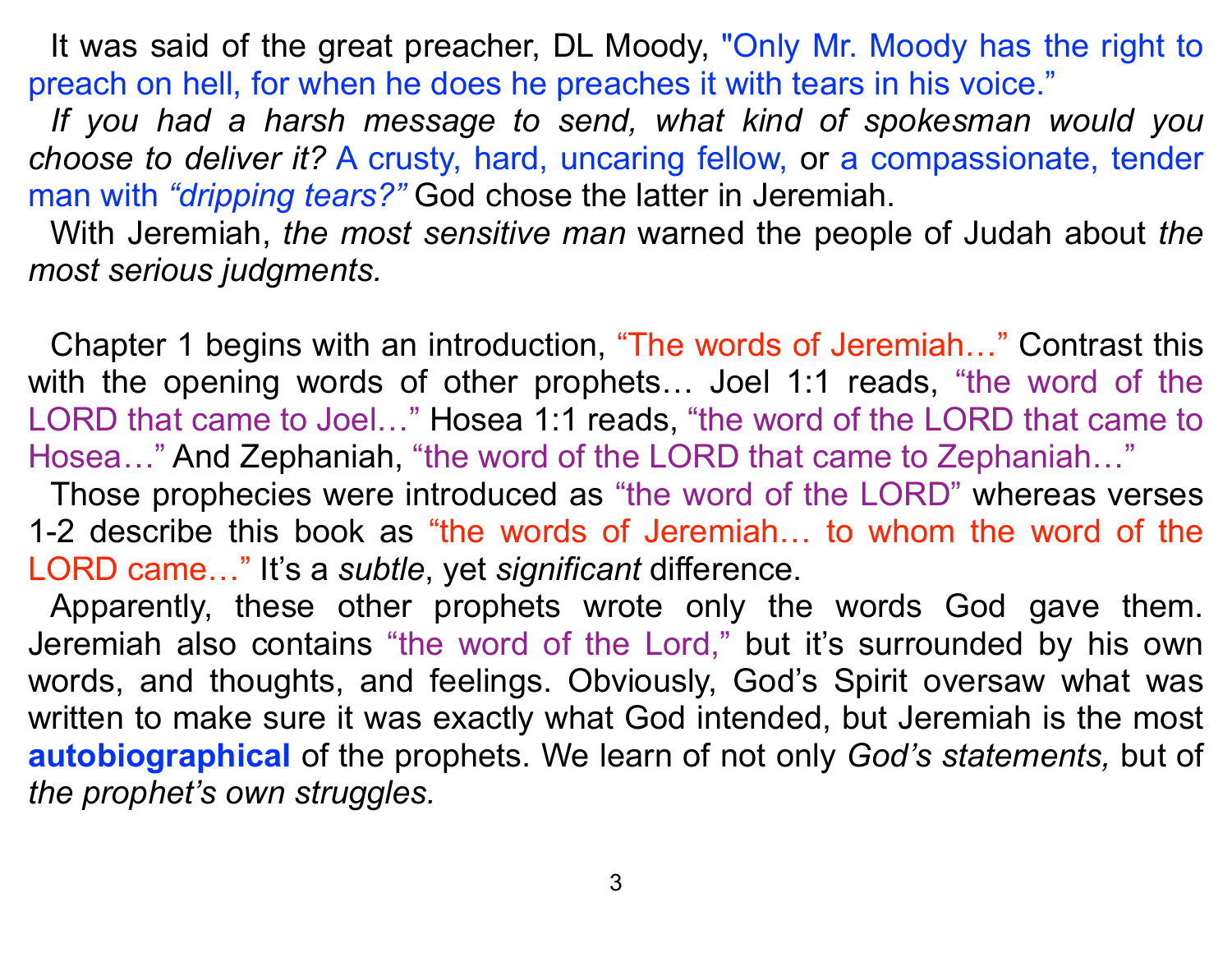His intro continues, "the son of Hilkiah, of the priests who were in Anathoth in the land of Benjamin…"

 This Hilkiah is also mentioned in 2 Chronicles 34. He was the priest who found a copy of the Law of Moses.

 At the time, Manasseh reigned in Judah. He ruled for 54 years, from 697-643 BC, and Manasseh was the most wicked of Judah's monarchs. He encouraged idolatry. He even brought idols into the Temple itself.

 During the time of Manasseh, the Law of Moses became a relic of past. It was lost. It was assumed that all the copies of the Law had been destroyed.

 But one day Hilkiah was rummaging through the Temple storage, when he found a copy of the Law. He brought it to Manasseh's grandson, King Josiah.

 Josiah realized the severity of his grandfather's sin. He demolished the pagan shrines and instituted a program to teach the people obedience to God's Law.

 And Jeremiah, the son of Hilkiah, and a friend of Josiah, was profoundly effected by this discovery.

 In 15:16 Jeremiah prays, "O LORD… Your words were found, and I ate them, and Your word was to me the joy and rejoicing of my heart…" And this is the effect on every heart that discovers God's Word. When you read it - digest it take it to heart - it becomes your richest treasure. It brings joy and rejoicing!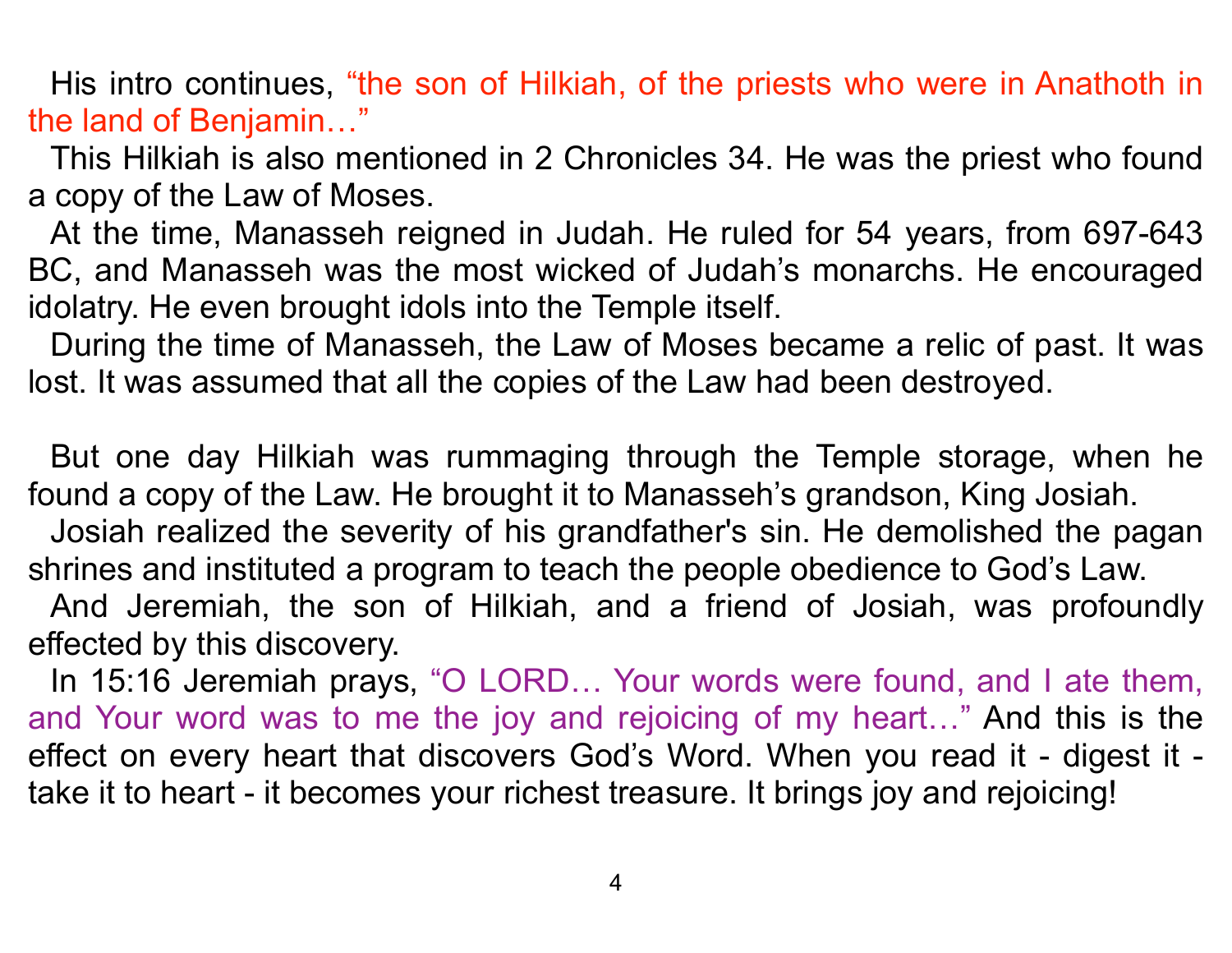Perhaps your Bible has been sitting on a shelf, collecting dust. You know its physical whereabouts, but spiritually it remains undiscovered. I challenge you to pick it up and read it with an eager, obedient heart.

You'll discover that it's God's love letter to you!

It will bring joy and rejoicing to your heart!

 Verse 1 also tells us Jeremiah grew up in Anathoth, a Levitical city 2.5 miles northeast of Jerusalem. His peeps were priests and Levities - the tribe dedicated to God's service. These associations helped to mold him.

 We know that Hilkiah, the High Priest, was his father. Some believe Huldah, the prophetess, was his aunt.

 The point is, Jeremiah needed a godly upbringing to prepare for the difficult assignment God will give him.

 Verse 2 spots Jeremiah on the timeline, "to whom the word of the Lord came in the days of Josiah the son of Amon, king of Judah, in the thirteenth year of his reign." Josiah was the boy king. He took the throne at 8 years old. Now he's 21. It could be the king and Jeremiah were a similar age. Thus, Jeremiah would be around 20 years old when God first spoke to him.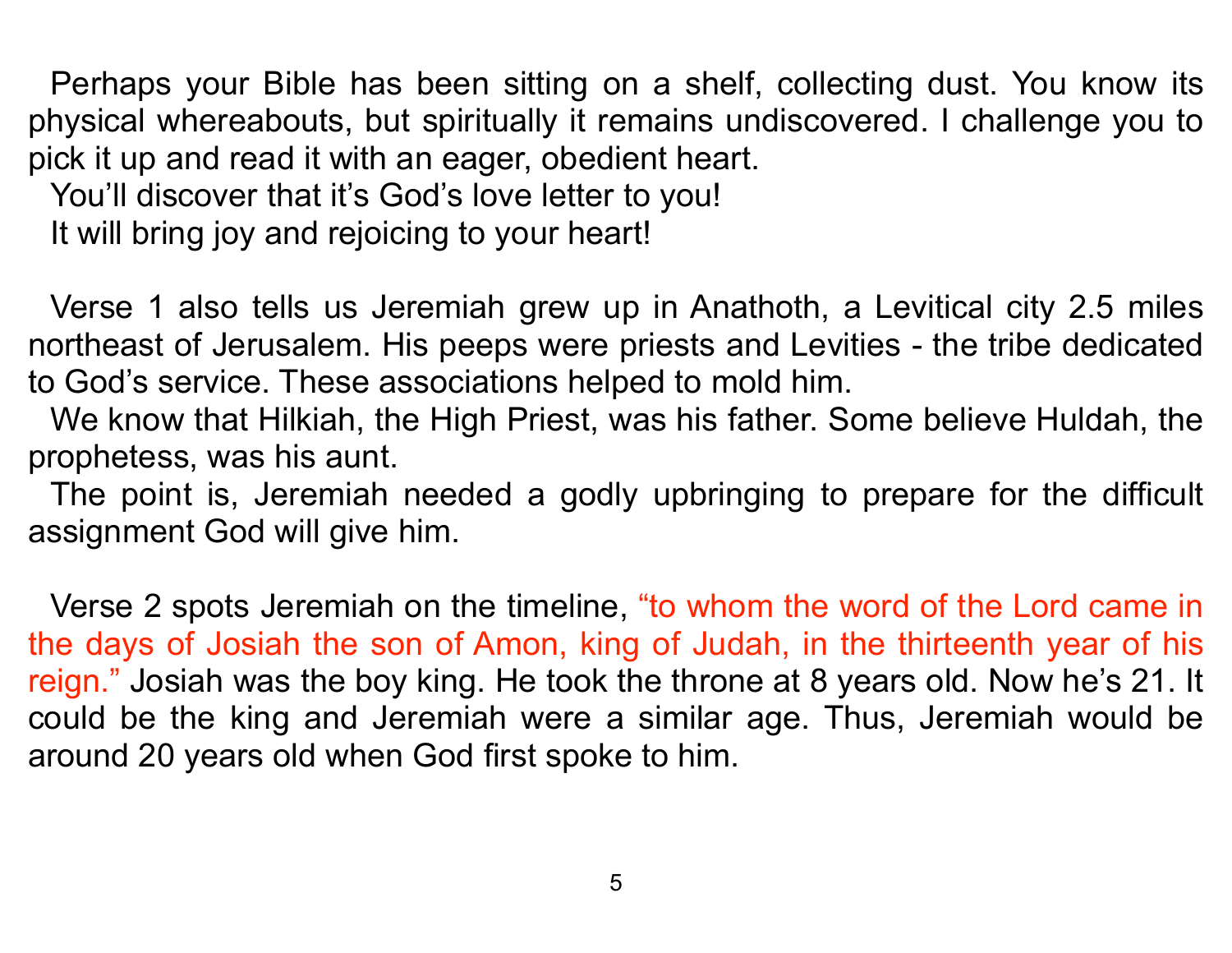It's probable Jeremiah and Josiah close friends - like David and Jonathan. Jeremiah was one of the godly influences on King Josiah. 2 Chronicles 35:25 tells us Jeremiah was one of the mourners at Josiah's funeral.

And verse 3, It came also in the days of Jehoiakim the son of Josiah, king of Judah, until the end of the eleventh year of Zedekiah the son of Josiah, king of Judah, until the carrying away of Jerusalem captive in the fifth month." This meant his ministry extended 41 years, from 627 BC to 586 BC. Jeremiah served God through the reigns of five kings. Here he mentions the three significant ones: Josiah, Jehoiakim, Zedekiah.

We'll be dealing with quite a bit of *history* over the course of Jeremiah's *prophecy*. The background reading is 2 Kings 21-25 and 2 Chronicles 33-36.

 Jeremiah ended up representing God in a critical period - in the final throes of the nation of Judah. The timeframe was just before the nation's fall to Babylon.

 Jeremiah saw all three Babylonian invasions - in 605, in 597, and the final destruction of Jerusalem and its Temple in 586 BC. When the Temple lay in ashes and the walls were rubble, and the people were being carted off into exile, Jeremiah sat in his grotto weeping over what could've been. He wrote of his remorse and the realities of judgment in the book of Lamentations.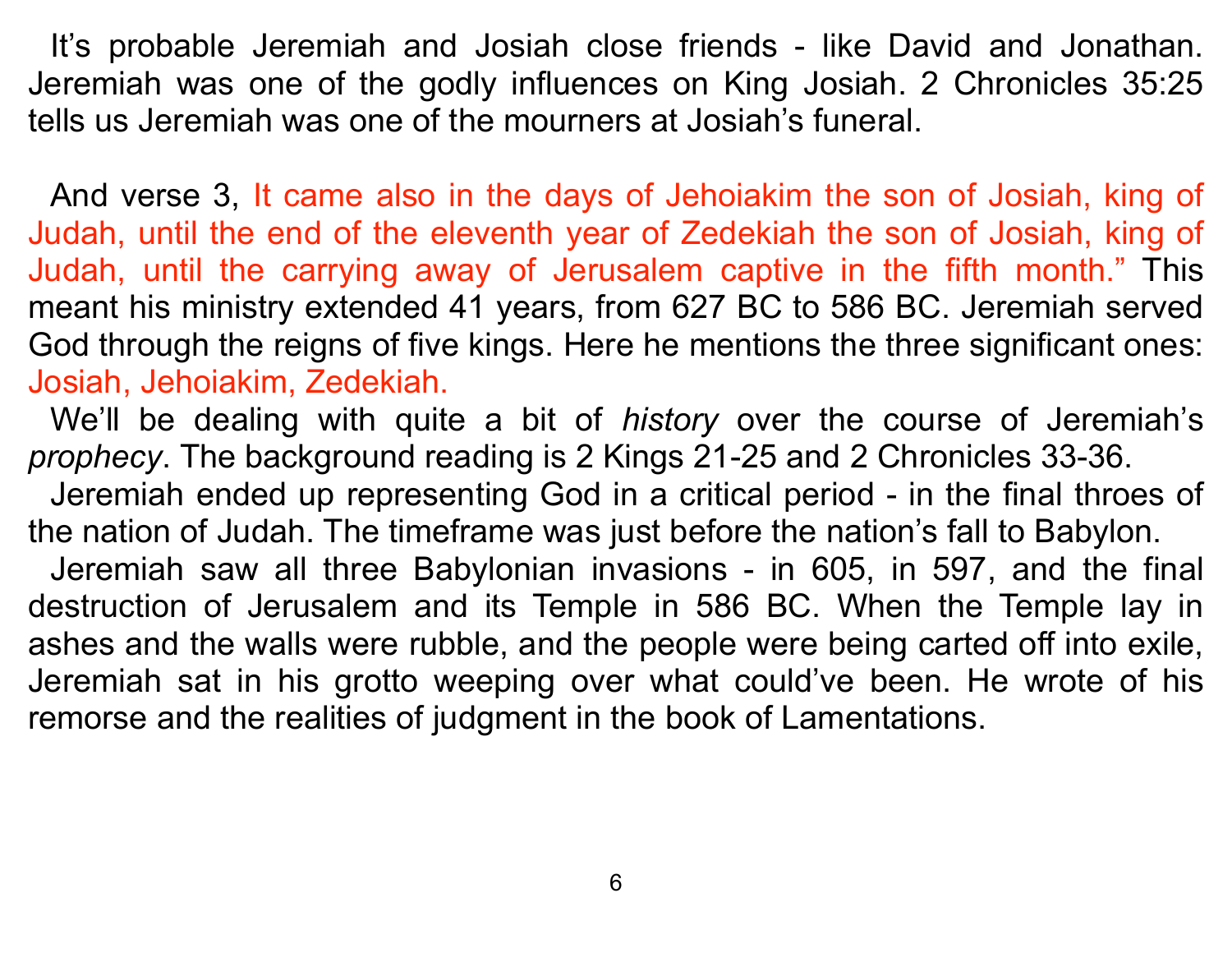In the rest of Chapter 1 Jeremiah remembers his initial calling into the ministry, verse 4, "Then the word of the Lord came to me, saying: "Before I formed you in the womb I knew you; before you were born I sanctified you; I ordained you a prophet to the nations."

I would imagine, Jeremiah had grown up hoping to be a priest like his father, Hilkiah, but God had other plans for him. Jeremiah was born a priest, but God called him and equipped him to be a prophet.

 And understand what we mean by **"prophet."** Often we think of a prophet as one who predicts the future; but instead of foretelling, it implies more forth-telling.

The prophet declared the word God spoke to him. At times he was predictive in nature, but more often he addressed issues at hand and called for repentance.

 Here, in verse 4, God calls Jeremiah and speaks four truths about him. Before he was born, God **knew** him, **formed** him, **sanctified** him, and **ordained** him. Before he was even conceived in his mother's womb God had *his mind on Jeremiah*, he had *a personality in mind, a purpose was decided, a mission was ordered.*

 It's interesting that the Apostle Paul made a similar claim. In Galatians 1:15 he writes, "But when it pleased God, who separated me from my mother's womb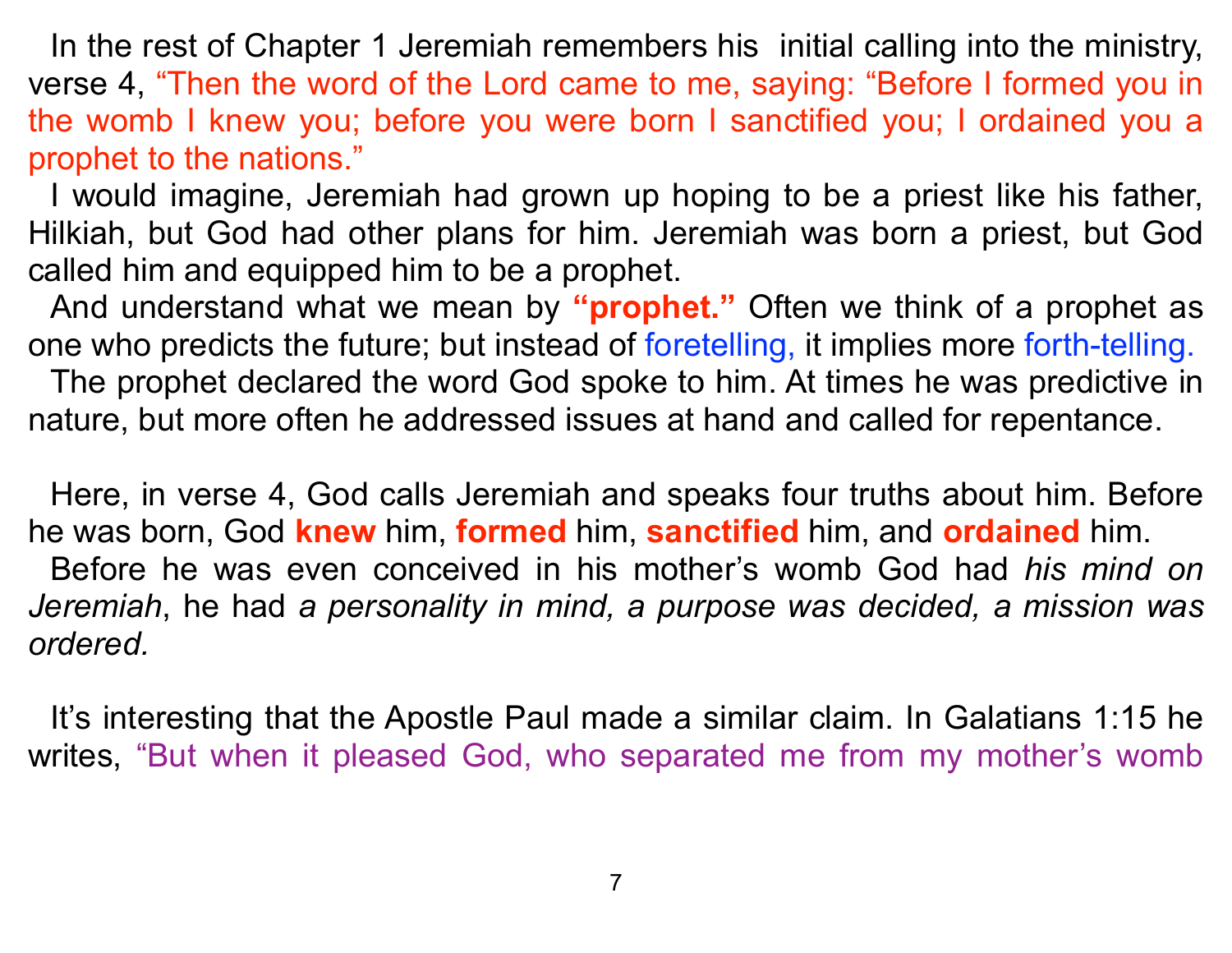and called me through His grace…" God knew Paul and had a calling on his life, long before he was knew God.

 And I believe you and I can say the same. Ephesians 1:4 speaks of all Christians, "God chose us in Christ before the foundation of the world." Paul goes even further in Romans 8:30, "Whom (God) foreknew He predestined, and whom He predestined, these He also called: whom He called, these He also justified; and whom He justified, these He also glorified."

 Like Jeremiah, God chose YOU from birth. Prepared for you a body and a personality. Set you aside for a special purpose, and even equipped you for a ministry.

 But also *like Jeremiah*, you too may've shared his penchant for excuses… Verse 6, "Then said I: "Ah, Lord God! Behold, I cannot speak, for I am a youth." Don't misunderstand, the Hebrew word translated *"youth"* doesn't refer to a child, as much as to a young man. He could've been 20 years old and still a *"youth."* 

Realize, in Hebrew culture, age came with honor.

 A few decades under your belt was a distinction of which you were proud. The older a man, *the wiser.*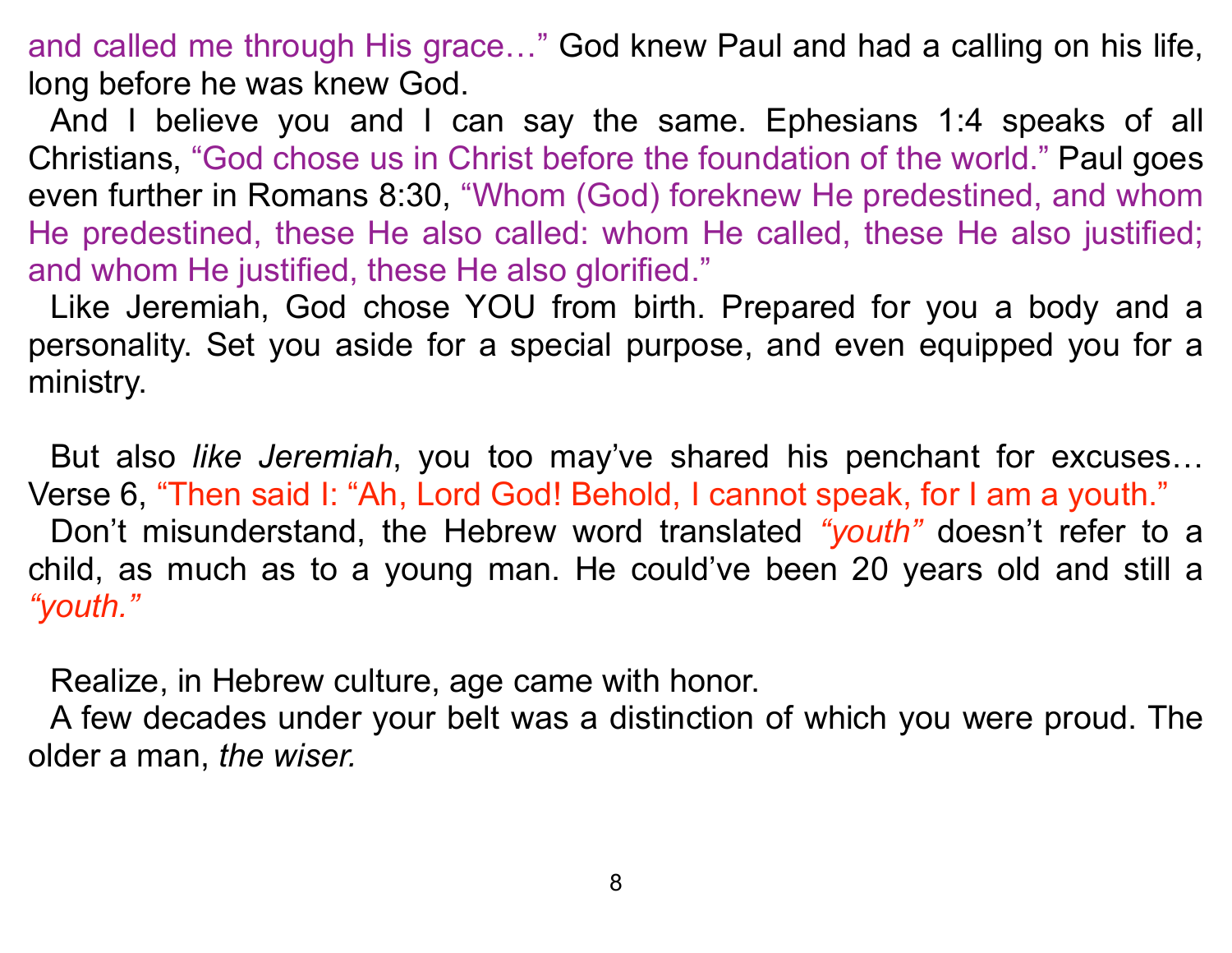In fact, a priest couldn't begin his life's calling until he was 30 years old… Perhaps this is why Jesus waited so long to start His ministry. If Jesus had begun in His 20s He might not have had certain people's respect.

 I started my ministry at the ripe old age of 22. And I'm sure there were people who looked down on my youth. They weren't ready to trust a 22 year-old.

 I'll never forget when I turned 30, a Cuban lady in our church, approach me. She was so happy, "Pastor, pastor, I'm so glad you're 30 years old, now we no longer have a young pastor." As if *a young pastor* was a burden she'd been carrying… *Perhaps it was.*

 I once talked to a man who told me he'd never attend a church unless the pastor was older than him. He wasn't going to follow a man *still wet behind the ears.* 

It seems a 20-something Jeremiah was intimidated by his older peers. He felt *too young* - inadequate.

 But God tells Jeremiah not *to cow away* from his calling because of his youthfulness! That's no excuse.

 Verse 7, "But the Lord said to me: "Do not say, 'I am a youth,' for you shall go to all to whom I send you, and whatever I command you, you shall speak."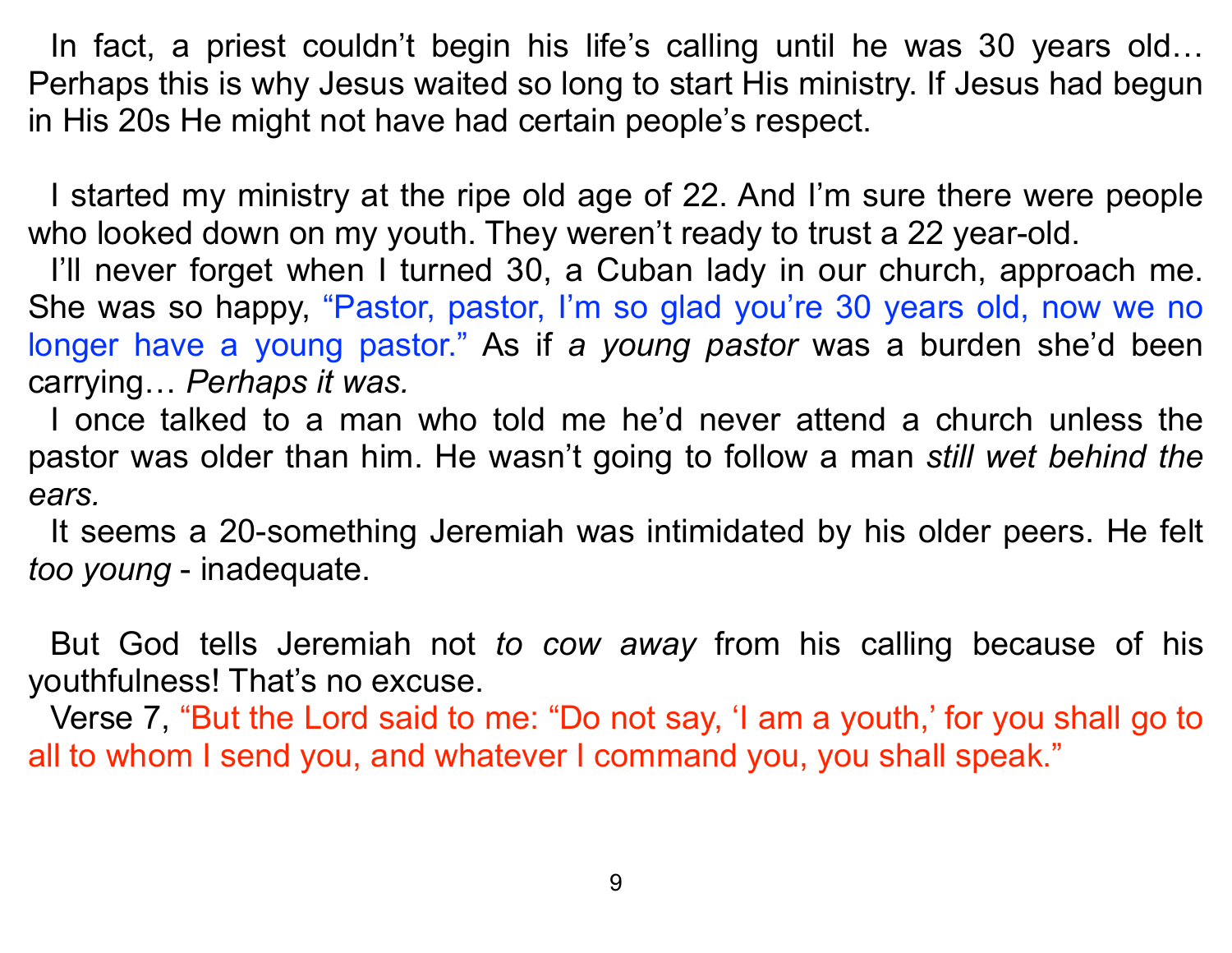I love how God deals with his excuses. *He just dismisses them.* He refuses to take "no" for an answer. *"You shall go…"* This is not a subject open for debate. Jeremiah will speak *"whatever God commands him."*

 And its true, history teaches us that youth is never an excuse for not embracing great and grand ventures…

Alexander Great conquered the world at age 23.

John Calvin joined the Reformation at 21 years old.

Joan of Arc completed her work at the age of 19.

Charles Spurgeon was called "the boy preacher." At 19 he preached in London to crowds of 2000 people.

 You don't have to wait until you're a fossil to serve Lord. At whatever age God calls - it's time to get going!

 Verse 8, "Do not be afraid of their faces, for I am with you to deliver you," says the Lord." Having formed him from the womb, God understand Jeremiah's sensitivity.

 The prophet cared about people - their reactions to what he said - their opinions of him. He looked into their eyes and read the expressions on their faces.

 But what was a strength was also a potential weakness. This made Jeremiah vulnerable to non-verbal forms of intimidation - *the wrinkled brow caused him to*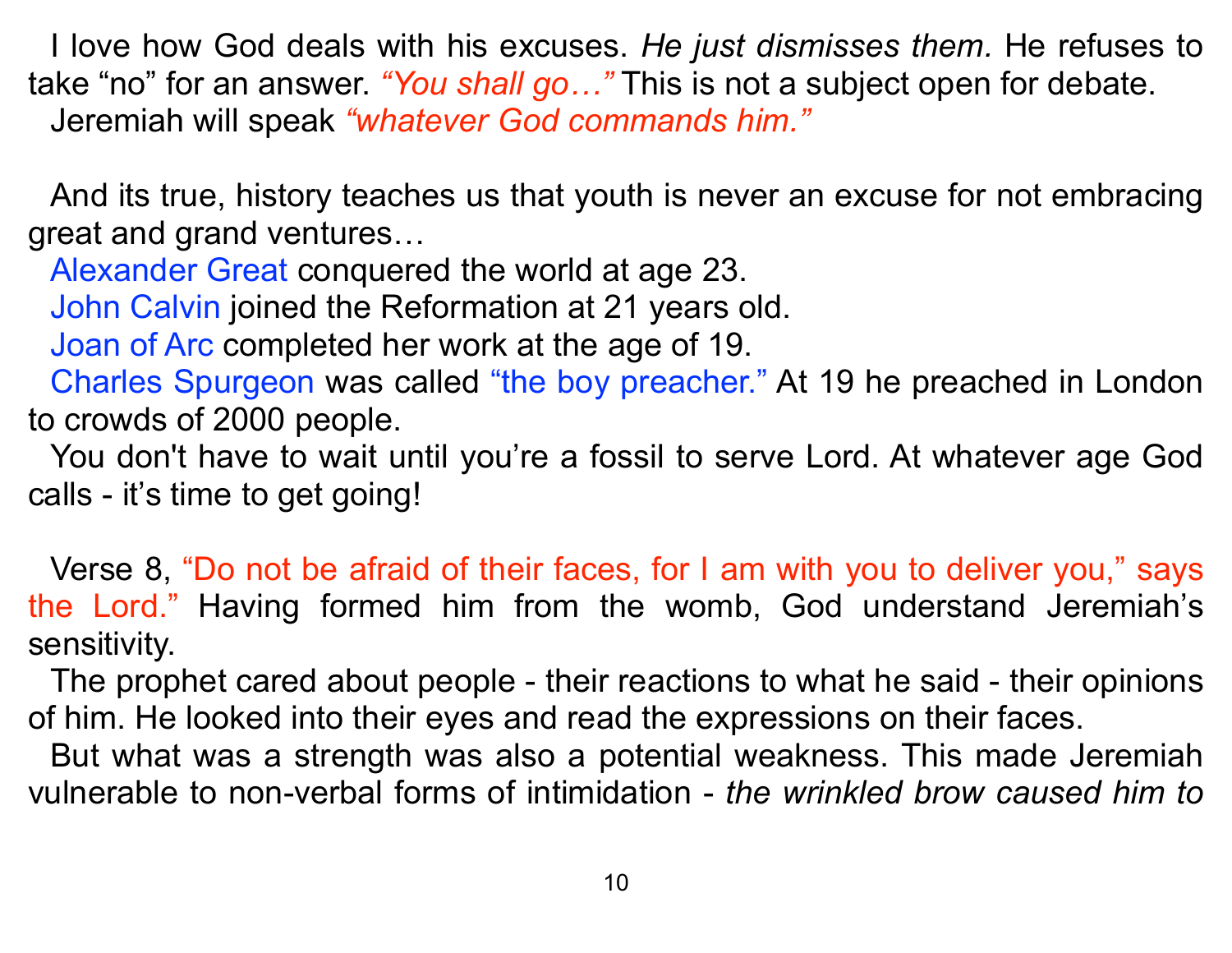*doubt… piercing stares scared him… scrunched eyebrows and frowning lips discouraged the prophet.* 

A person who speaks for God to people knows how faces can be intimidating. Twice a week I pour my heart out from this podium, and all I have to gauge my success is what I see on your faces, your expressions.

 And these looks you return to me, effect me far more than you think… **Smile** and it stirs my heart… **Shake your head in agreement** and it enthuses me… **Laugh** at one of my corny jokes and I appreciate the pity…

*But also know the effect negative expressions have…* How do you feel in the midst of a conversation with a person who frowns, or rolls their eyes, or looks down their nose. Facial expressions have an impact.

 This is why God tells Jeremiah to look beyond their faces! God's spokesman should be immune to facial expressions. God wants Jeremiah to learn to look past people's faces and straight into their hearts.

 I'll never forgot one Sunday, a lady in the back of the sanctuary gave me a blank stare the whole service.

I thought for sure she was bored or uninterested.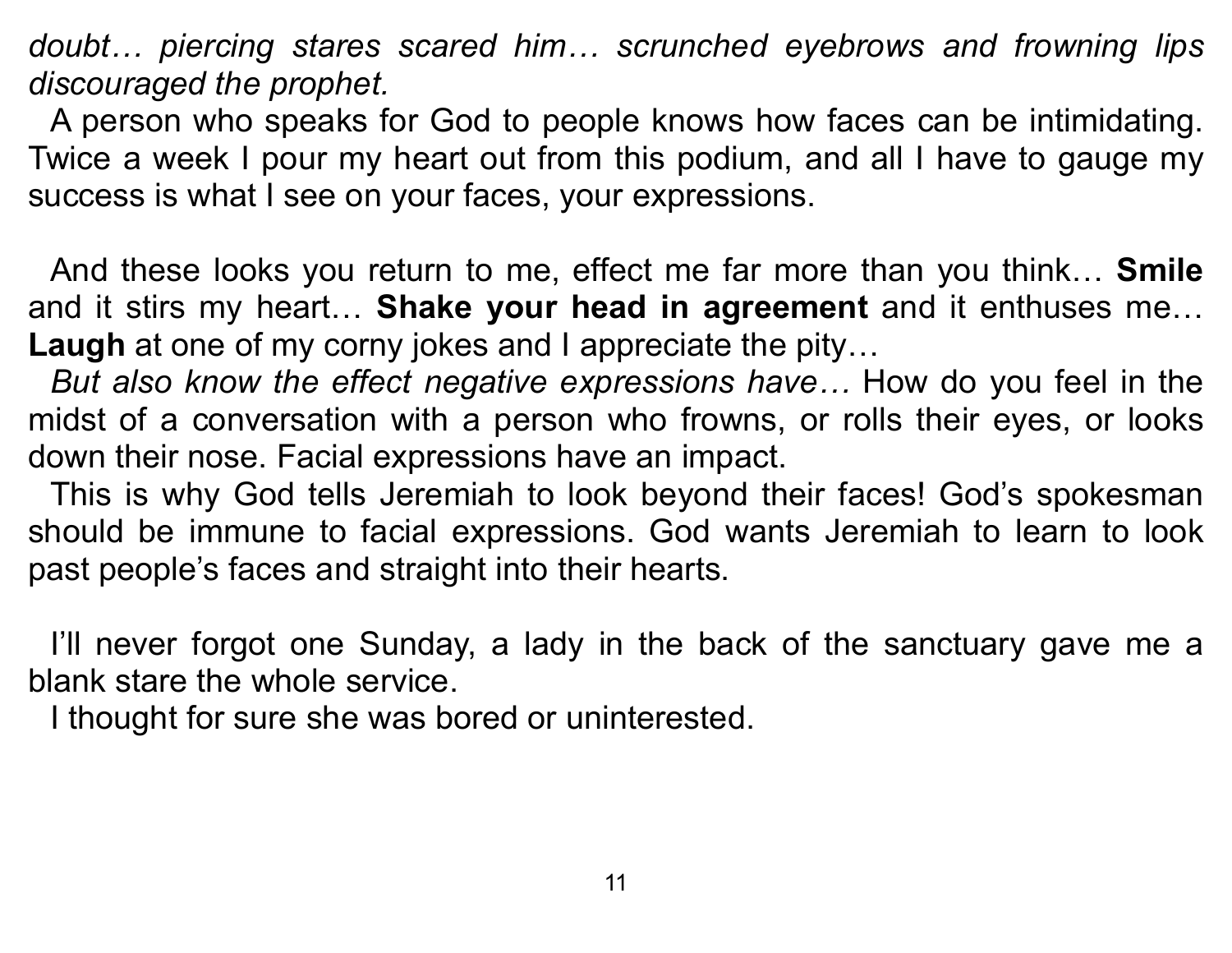*Talk about a poker face!* I was shocked when her sister called me the next day to tell me she'd given her life to Jesus that afternoon. *Who would've thunk it! Like Jeremiah,* I'm learning, *"do not be afraid of their faces."*

 "Then the Lord put forth His hand and touched my mouth, and the Lord said to me: "Behold, I have put My words in your mouth." Every *man of God,* every *work for God* always gets launched with *a touch from God.*

Jeremiah will be His spokesman, so God touches his mouth! He makes it His own. Jeremiah's lips and vocal cords will now be God's instrument. Here God tunes Jeremiah's mouth to *His will, His ways, His words.*

 And notice, God says specifically, *"I have put My words in your mouth."* What Jeremiah wrote are not just God's ideas, or thoughts, but His very *"words."* 

This is what we mean when we call the Bible "verbally inspired." God oversaw the compilation of the Bible so that every word written was what He desired.

In verse 10 God continues the calling of Jeremiah, "See, I have this day set you over the nations and over the kingdoms, to root out and to pull down, to destroy and to throw down, to build and to plant." Notice, the important post Jeremiah is given. He's over nations.

 Jeremiah will pronounce the destinies of kingdoms and kings. He'll oversee the rise and fall of nations.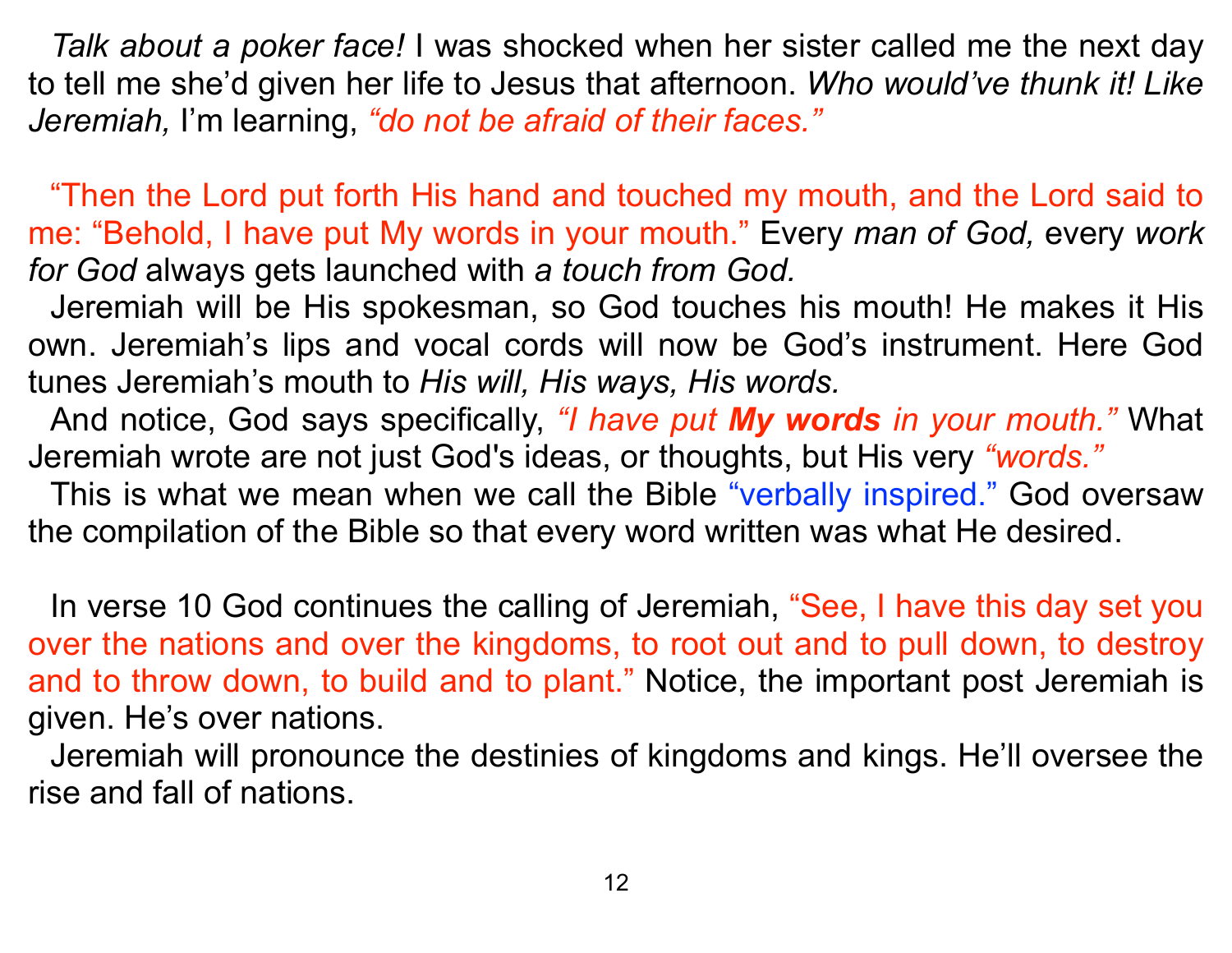This makes the office of prophet higher in rank than that of *presidents* and *premieres* and *parliaments*.

 And the content of Jeremiah's prophecies will be largely negative - *uprooting, pulling down, destroying.* This is what was so hard on him. His was a tough message. And God gives him two visions that help him understand what will be the emphasis of his ministry…

Verse 11, "Moreover the word of the Lord came to me, saying, "Jeremiah, what do you see?" And I said, "I see a branch of an almond tree." Then the Lord said to me, "You have seen well, for I am ready to perform My word." Almond trees in Israel bud in mid-January. This makes them an early producer. The blossoming of an almond tree was an indicator that spring had sprung.

 Thus the almond tree was seen as a harbinger - it became a symbol of a precursor of things to come!

 And this was the gist of Jeremiah's ministry. He was God's last warning to the nation of coming judgment.

"And the word of the Lord came to me the second time, saying, "What do you see?" And I said, "I see a boiling pot, and it is facing away from the north." Then the Lord said to me: "Out of the north calamity shall break forth on all the

inhabitants of the land."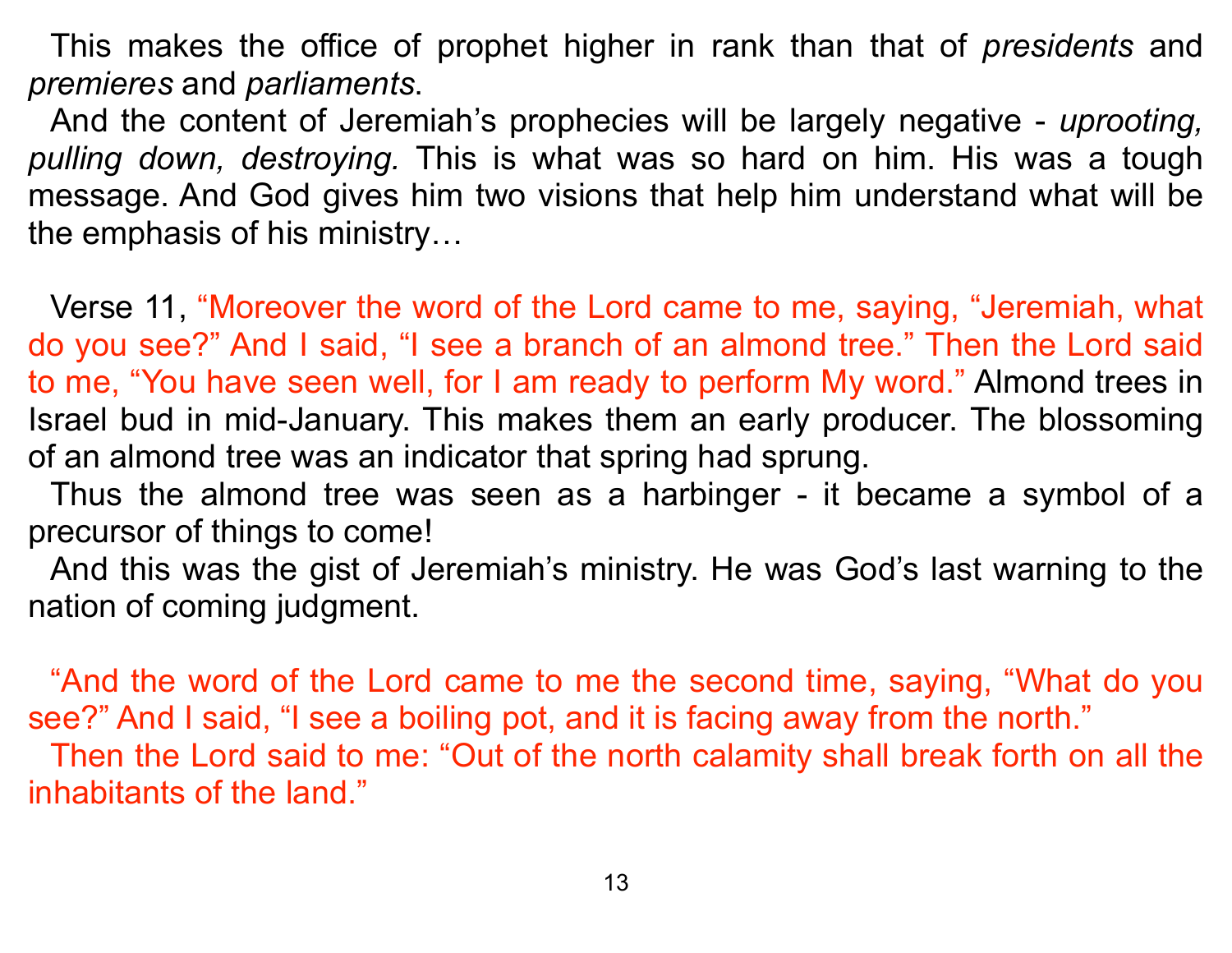We know Jeremiah oversaw Babylon's invasion of Judah, but look at a map and Babel is due east. *So why does God picture this boiling calamity coming from the north?* Well, between Israel and Babylon is a vast expanse of barren desert. So any trip from east to west was always made by circling around the desert and coming into Israel down from Lebanon - from the north.

 Thus, *the boiling pot of Babylonian brutality* was sitting on the top of the nation. Now that pot is about to tip over and scald the people of Judah and Jerusalem.

 "For behold, I am calling all the families of the kingdoms of the north," says the Lord; "They shall come and each one set his throne at the entrance of the gates of Jerusalem, against all its walls all around, and against all the cities of Judah." The city of Jerusalem will be surrounded by enemy troops.

 "I will utter My judgments against them concerning all their wickedness, because they have forsaken Me, burned incense to other gods, and worshiped the works of their own hands." God will judged His people because of their idolatry. They put other gods before Him. God takes it personally, when we prioritize other things over Him - *whether gods, or goals, or gismos.*

Verse 17 moves from the nation back to Jeremiah, "Therefore prepare yourself and arise, and speak to them all that I command you. Do not be dismayed before their faces, lest I dismay you before them. For behold, I have made you this day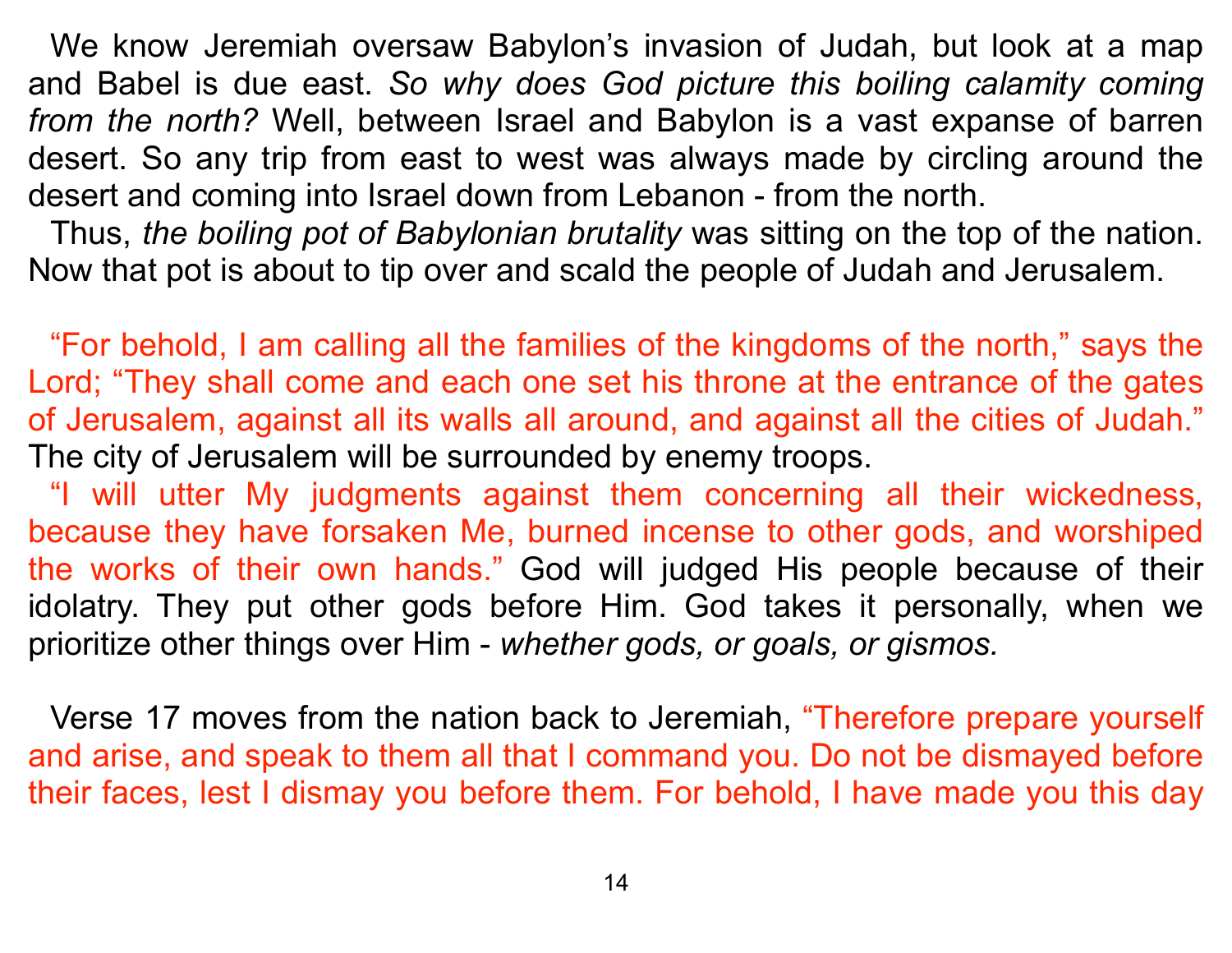a fortified city and an iron pillar, and bronze walls against the whole land - against the kings of Judah, against its princes, against its priests, and against the people of the land. They will fight against you, but they shall not prevail against you. For I am with you," says the Lord, "to deliver you."

What an amazing promise to a young man! God will make Jeremiah strong! Like city walls of stone and re-bar and bronze. These walls were strong and slick. An invader couldn't go through fortified walls - they were too strong. Nor go over bronze walls - he would slide down. Fortified, bronze walls were invincible.

 God's promise was comforting to Jeremiah, but I would imagine it was also just a little disconcerting.

 *Why will he need so much protection? Opposed by kings, princes, priests, even the people of the land?* **That's everybody!** *"Everyone will fight against me?"*

 Jeremiah will be called on to hold torch alone! No one else will stand with him. He'll need to stand alone.

You've heard, "Laugh, and the world laughs with you. Weep, and you weep alone." That could've been said of Jeremiah's ministry. No one likes to be told of their sin and God's judgment. They'd rather laugh if off. Stick their head in the sand and pretend that nothing is wrong. Jeremiah was God's warning, His challenge to the people, and he will be opposed at every angle.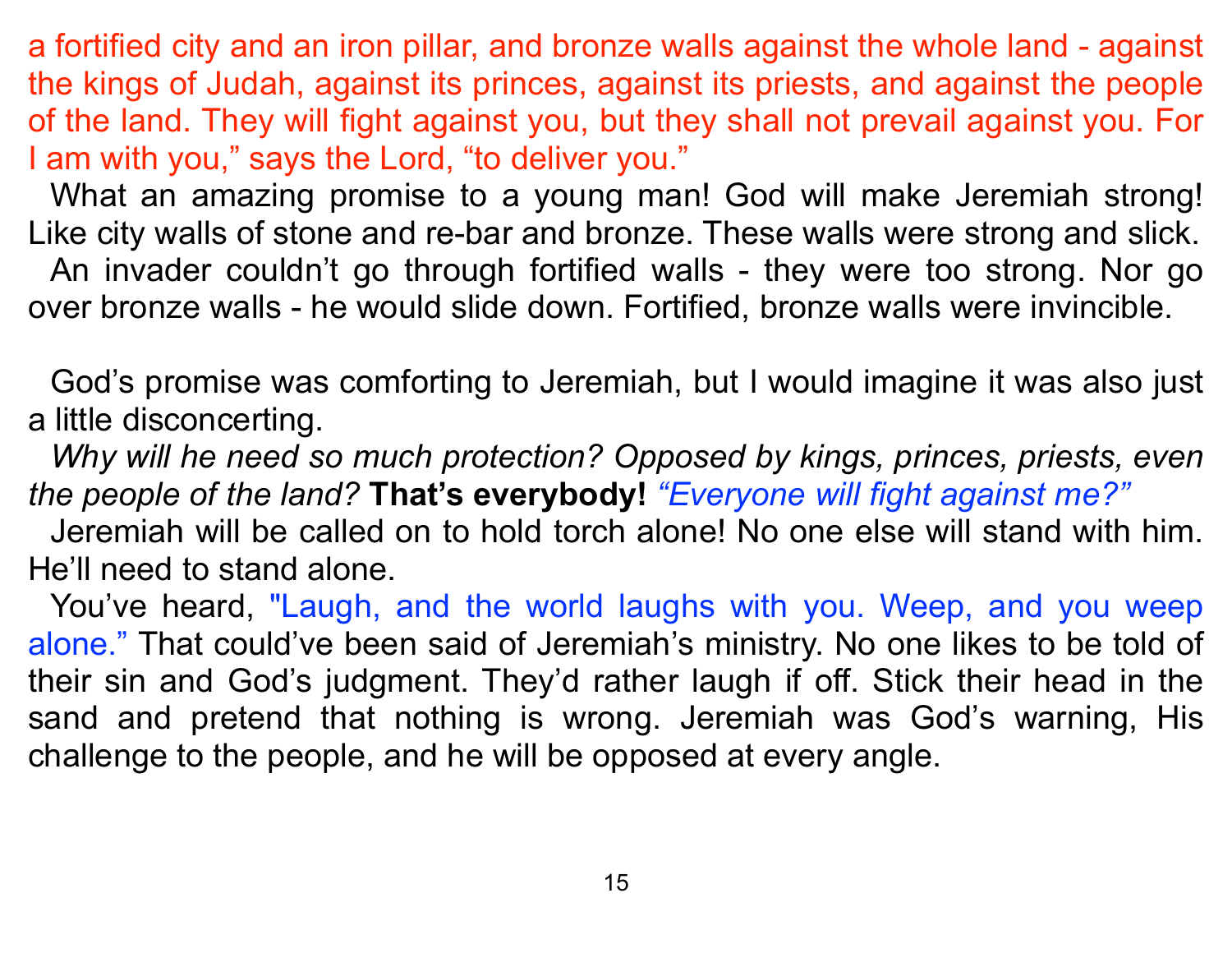Chapter 2, "Moreover the word of the Lord came to me, saying, "Go and cry in the hearing of Jerusalem, saying, 'Thus says the Lord: "I remember you, the kindness of your youth, the love of your betrothal, when you went after Me in the wilderness, in a land not sown." Here, as well as throughout the Bible, God compares His relationship with His people to marriage.

 This is why the definition of marriage is so vital. God has given to marriage certain spiritual connotations.

 Here, God thinks of His "newlywed years." When He first brought the Jews out of Egypt, their love for him was new and fresh. Like newlyweds they were on their best behavior, trying to make a good first impression.

**Have you ever watched newlyweds?** They write notes, and each other's name on the shower door…They do strange things to get each other's attention.

 They celebrate their first picnic together, or phone conversation - really important dates on the calendar.

They're preoccupied with each other.

 A newlywed's love is passionate, but over time *the new* wears off. The devotion grows tired, and old, and boring… And this is what happened to God's people. At first the Jews neglected God. Then they substituted other gods for Him. Finally, they forgot God altogether. And this is how it works in a Christian's life..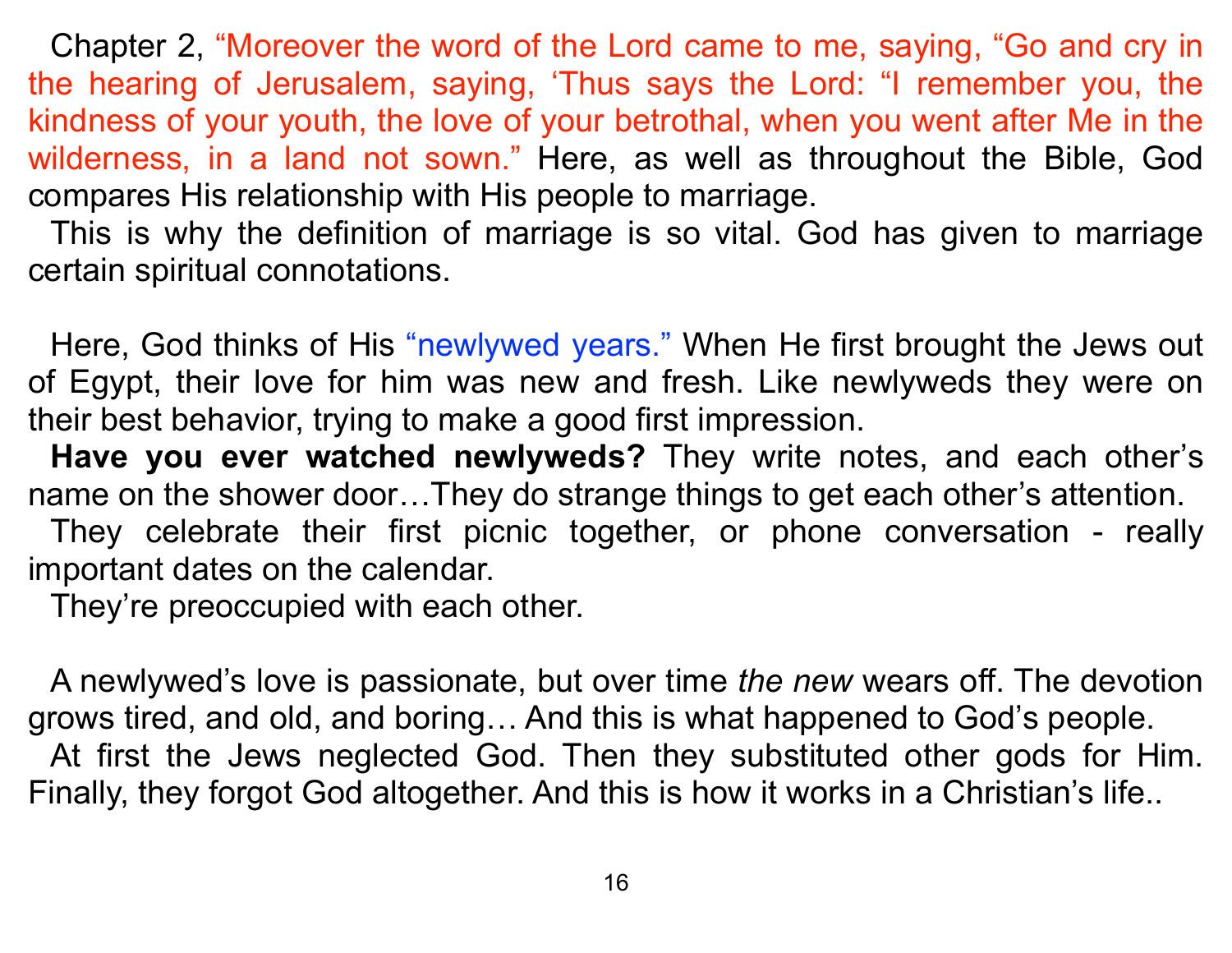At first, God has your whole heart; then you let other stuff crowd Him out. Before long, you have no time for Him whatsoever - He's become a thing of the past.

 In Chapter 2, God says to Judah, though you forgot me, I have not forgotten or forsaken you! *And He says the same to us!* He loves us and wants us to return.

 Verse 3, "Israel was holiness to the Lord, the firstfruits of His increase. All that devour him will offend; disaster will come upon them," says the Lord.'"

 Notice the key word, *"was." "Israel was holiness"* - or set apart to and for the Lord - but what happened?

"Hear the word of the Lord, O house of Jacob and all the families of the house of Israel. Thus says the Lord: "What injustice have your fathers found in Me, that they have gone far from Me, have followed idols, and have become idolaters?" Like the initial cry of a spurned lover, God cries out, *"What have I done? What do I lack, that you've turned your back and heart from Me?"*

Notice this isn't the cry of a cold, aloof, impersonal God. These are a lover's tears. God is emotional! He cares deeply for His people. No wonder He wanted a sensitive man like Jeremiah to deliver this message.

 Verse 6 continues, "Neither did they say, 'Where is the Lord, Who brought us up out of the land of Egypt, Who led us through the wilderness, through a land of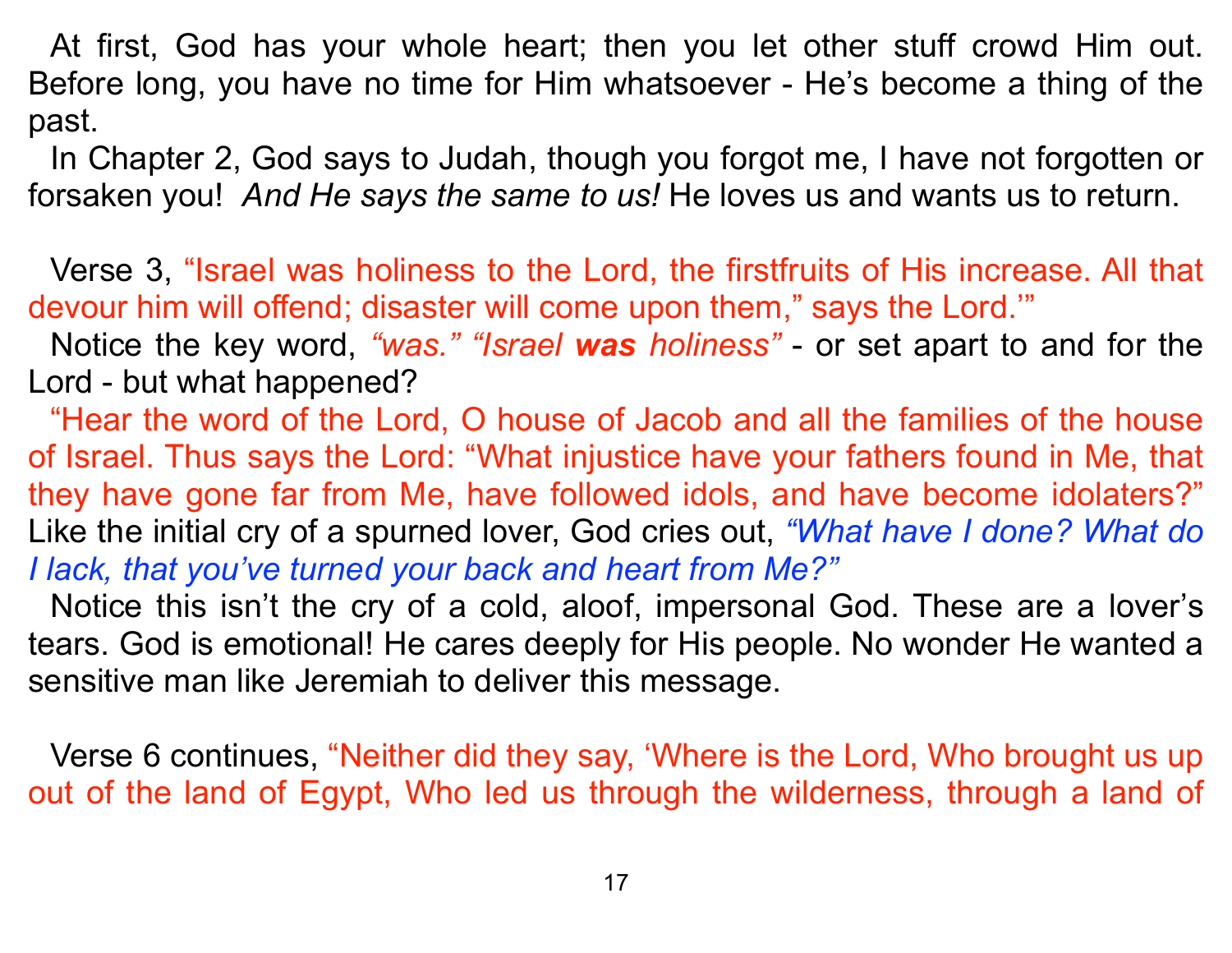deserts and pits, through a land of drought and the shadow of death, through a land that no one crossed and where no one dwelt?'" During their wilderness wanderings, no one wondered, *"where is God?"* His presence was obvious - the fire by day, the cloud by night, the manna morning. *God had been faithful!*

God says, "I brought you into a bountiful country, to eat its fruit and its goodness. But when you entered, you defiled My land and made My heritage an abomination." God had been there for His people, it was their faithfulness that wavered. In the desert their dependance on God was evident, but after settling down in a prosperous land, the forgot how much they needed Him. Their need was no longer as apparent.

 "The priests did not say, 'Where is the Lord?' The priests didn't realize they'd strayed from the Lord. They had drifted far from Him, yet they didn't even know it. "And those who handle the law did not know Me…" This is amazing, realize, you can *"handle God's law"* - in essence, be a Bible scholar - a seminary professor - and not know God… still be dead and lost in your sins.

A person can know a lot about God, but that's not the same as knowing Him personally. Not by a long shot!

He continues, "The rulers also transgressed against Me; the prophets prophesied by Baal, and walked after things that do not profit." Notice the play on words, false *prophets* who walk after stuff that does not *profit*.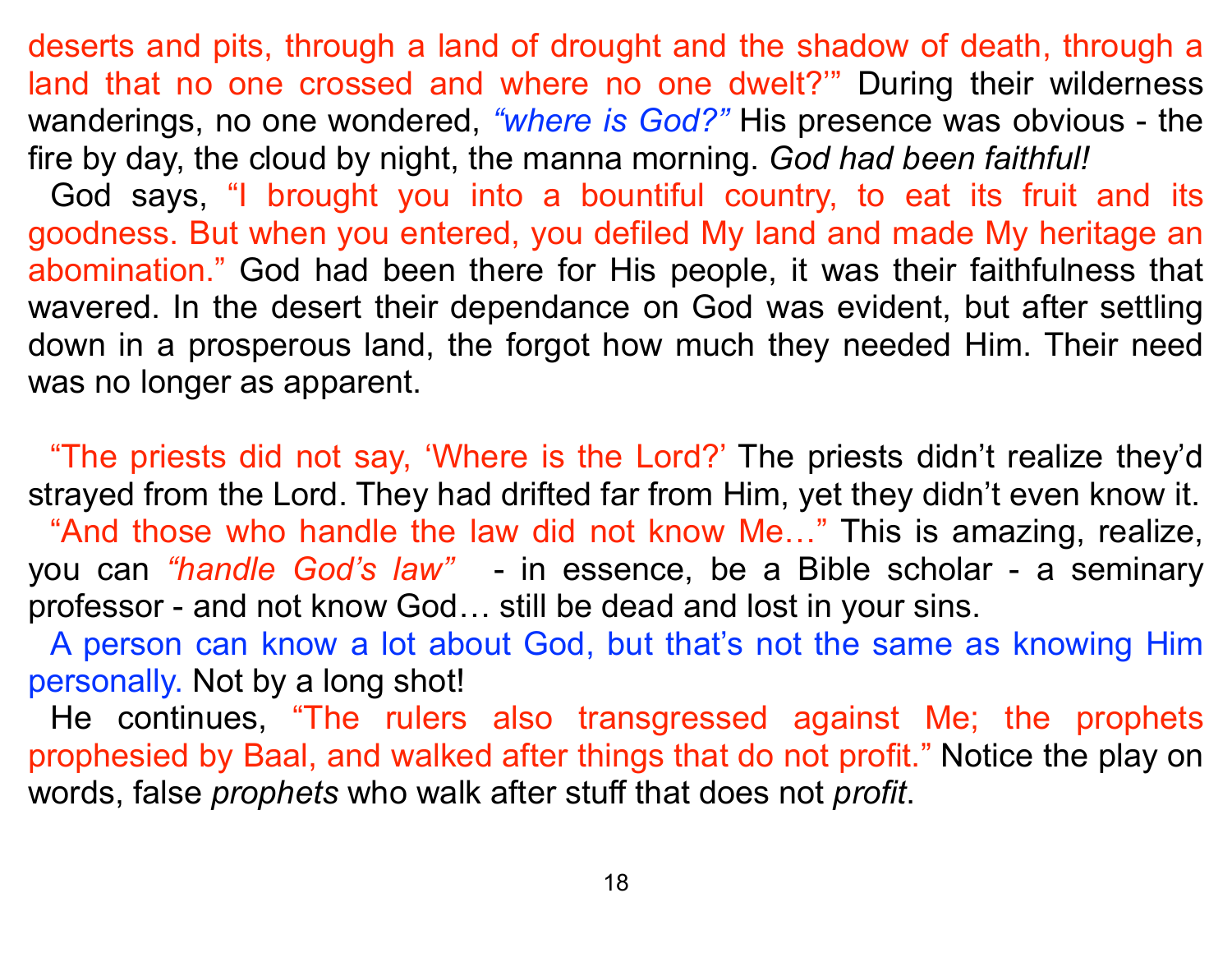Verse 9, "Therefore I will yet bring charges against you," says the Lord, "And against your children's children I will bring charges. For pass beyond the coasts of Cyprus and see, send to Kedar and consider diligently, and see if there has been such a thing."

Cyprus was an island west of Israel. Kedar was on the eastern edge of Arabia. *"From Cyprus to Kedar"* was like saying from "California to Maine, from coast to coast." *God is saying search from west to east…*

"Has a nation changed its gods, which are not gods? But My people have changed their glory for what does not profit." Not even pagan nations have changed their gods, *and their gods are inanimate chunks of stone.*

 Why have the people of the one, true God rejected Him and His glory for worthless and impotent idols?

 "Be astonished, O heavens, at this, and be horribly afraid; be very desolate," says the Lord. "For My people have committed two evils: they have forsaken Me, the fountain of living waters, and hewn themselves cisterns - broken cisterns that can hold no water." First, realize *"cistern"* is not the female version of "brethren." For the record, he's not speaking of female believers with small bladders… *"cisterns that can hold no water."*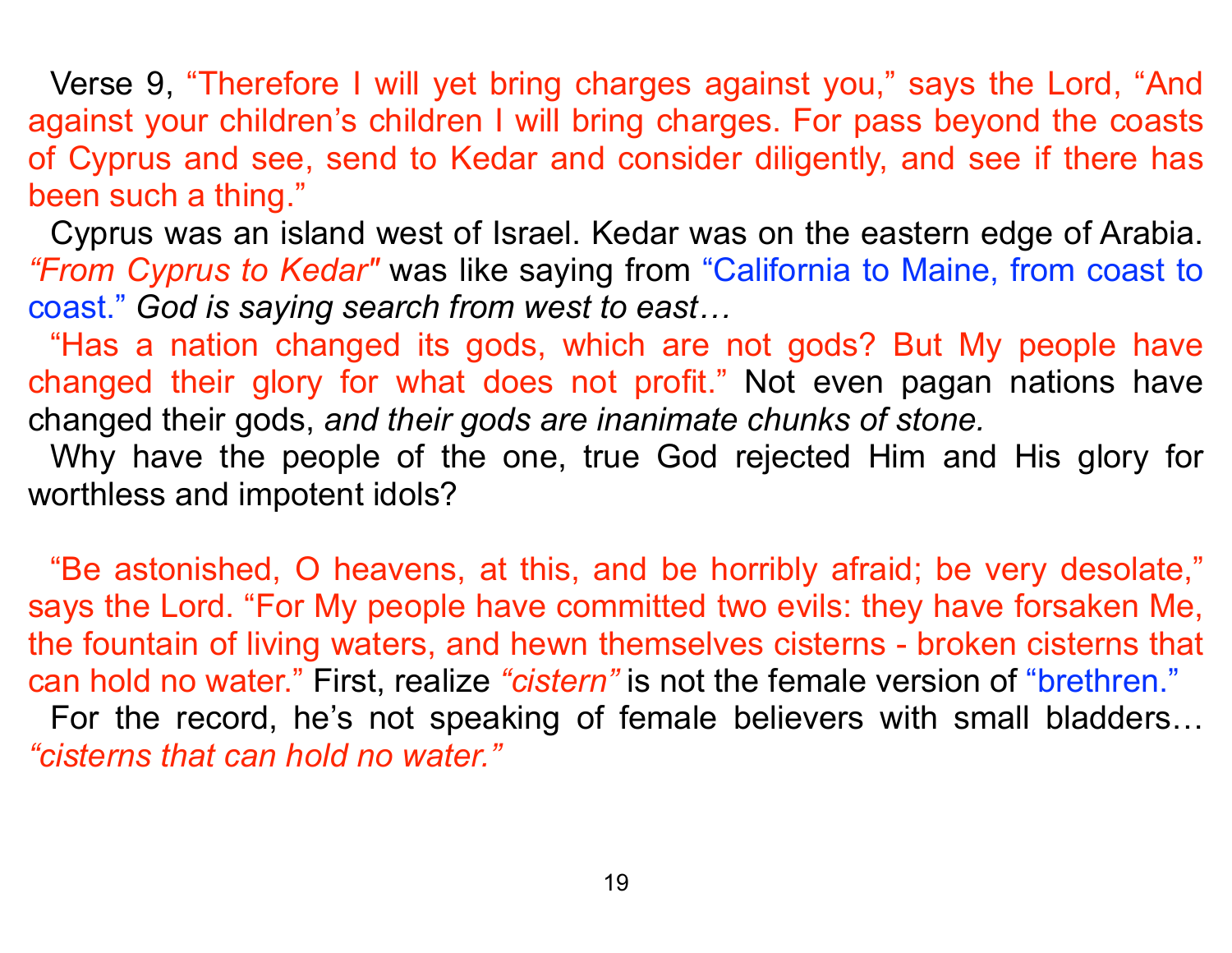Go to Israel and visit the ancient Tels, and you'll see thousands of cisterns. A cistern was a man-dug hole in the rock, designed to collect and store rain water.

 A fountain flowed from within - from an underground spring. But a cistern collected water from the outside.

 Obviously, a fountain was more dependable. It was its own source. Whereas, a cistern needed it to rain.

 At Masada and Megiddo you can seen some cistern systems that were elaborate feats of engineering.

And yet here Jeremiah accuses Israel of two sins…

 First, of forsaking their Lord, *"the fountain of living waters"* - and second, pursuing man-hewn cisterns. Which were cracked and leaky sources of pleasure.

 And this is what people today have done. Jesus promised the woman at the well "living water" - spiritual satisfaction. He pledges to quench our deepest thirsts.

 Yet we forsake Jesus, for man-made sources of pleasure… *sex, booze, drugs, video games, sports, whatever it might be.* The world provides a high, but it's a cracked cistern - the buzz subsides - the source dries up. The things of this world are cracked, leaky cisterns that ultimately fail to satisfy. When we drink from the fountain of living waters - then we'll never thirst again.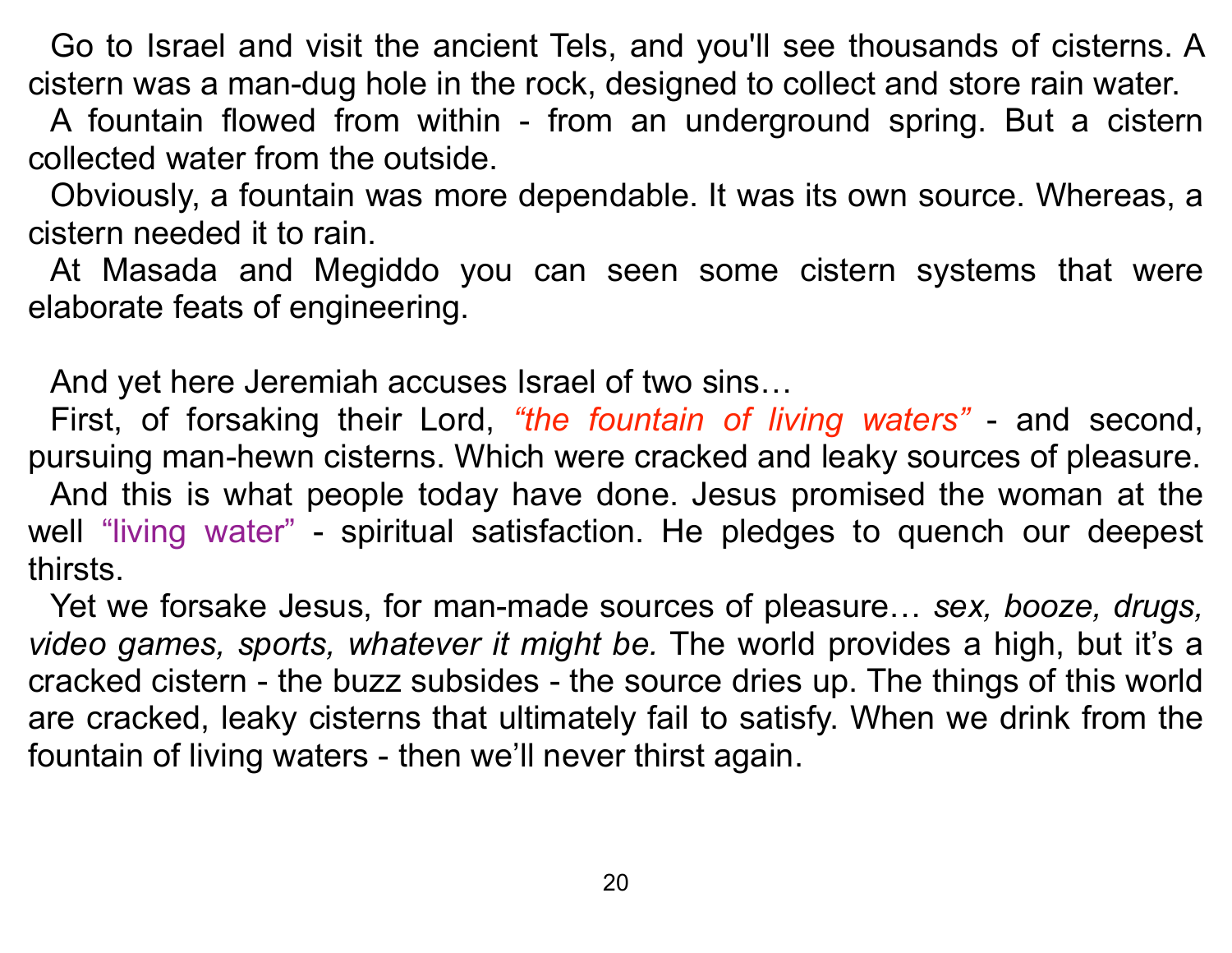Verse 14, "Is Israel a servant? Is he a homeborn slave? Why is he plundered?" There were Jews in the days of Jeremiah that were looking to Egypt for help.

 They saw the rise of Babylon to the east, and they thought the answer was to ally themselves with Egypt.

But here Jeremiah asks are you *"homeborn slaves?"* 

A slave born into slavery had no where else to go. His master's house was his home. Does Israel have no one else to follow? And of course the answer was God!

Yet, "The young lions roared at him, and growled; they made his land waste; his cities are burned, without inhabitant. Also the people of Noph and Tahpanhes have broken the crown of your head." Noph was another name for the Egyptian city of Memphis.

 Men of Noph and Tahpanhes are Egyptians, who'll break your skull and steal your glory if you trust them!

 Verse 17, "Have you not brought this on yourself, in that you have forsaken the Lord your God when He led you in the way? And now why take the road to Egypt, to drink the waters of Sihor? Or why take the road to Assyria, to drink the waters of the River?" Why look south or east, to Egypt or to Assyria - why not look *up!*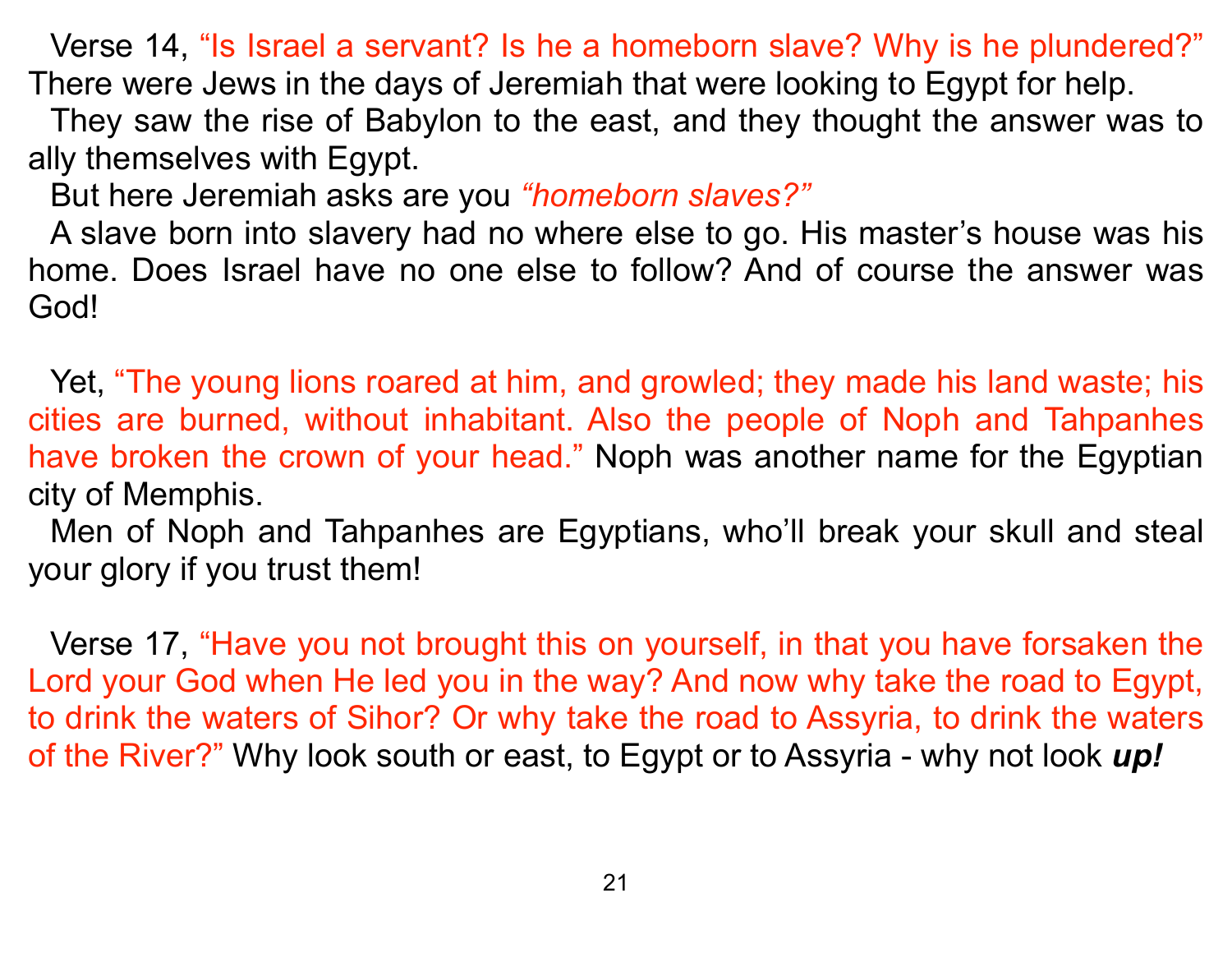At the time, two strong armies ruled the world. Egypt to the south of Jerusalem, and Babylon in the land of Assyria, on the Euphrates River, east of Jerusalem.

 The Jews were divided over which nation to get behind and pledge their support. Jerusalem had a two party system. You were either *pro-Babylonian* or *pro-Egyptian.* But God had a different plan for His people.

 He wanted them to trust not in Egypt or Babylon, but to put their trust and allegiance in Him and Him alone.

 In fact, here is the theme that emerges in the book of Jeremiah… "Political alliances are worthless. Only a loyalty to God can guarantee a nation's security." I wish America had ears to hear that truth!

 We once had a rich, spiritual, *even Christian* heritage, but it's gone now. We're the secular society. We've forgotten God - taken credit for His blessings.

 In our world today, if you stand for God, chances are you'll have to do it alone. Following Jesus leads a person down paths of loneliness, and through times of discouragement. And this is why Jeremiah will be such a help to us. He's been where we're headed. We can draw tremendous help and support from Jeremiah.

 Verse 19, "Your own wickedness will correct you, and your backslidings will rebuke you. Know therefore and see that it is an evil and bitter thing that you have forsaken the Lord your God, and the fear of Me is not in you," says the Lord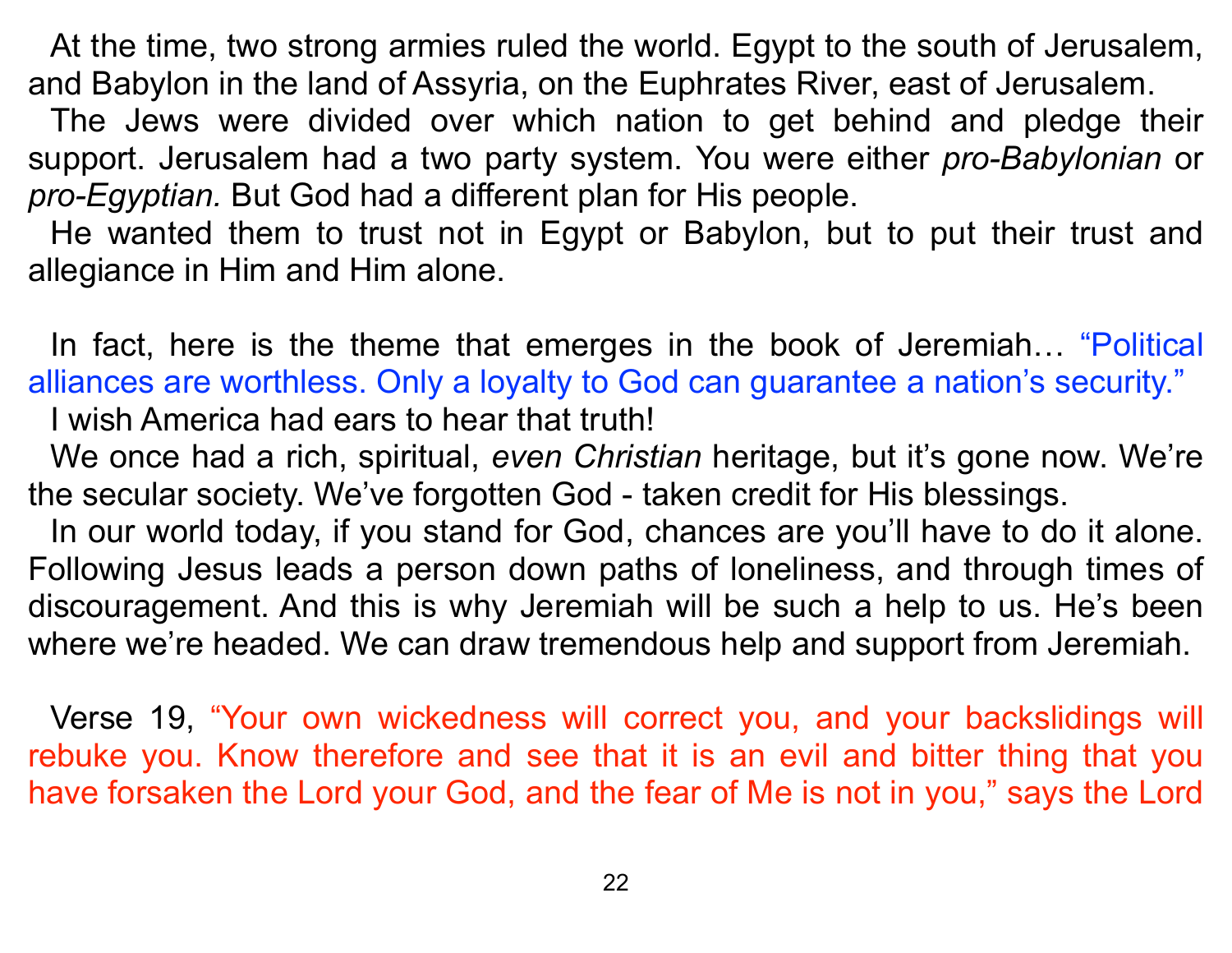God of hosts." Here's a scary thought, *"your backsliding will rebuke you."* It's been said, "You don't feel life's splinters until you backslide."

Shimmying up a pole is painless. But start sliding downward and you'll feel the splinters. Life gets hard.

The same is true when we slide away from God.

 "For of old I have broken your yoke and burst your bonds; and you said, 'I will not transgress…' God delivered His people from Egypt. He broke the pharaoh's yoke, and Israel promised to follow God.

 But look at her now, "On every high hill and under every green tree you lay down, playing the harlot."

 When Israel entered Canaan they discovered the Canaanites had multiple gods. They bowed on *"high hills"* hoping to get closer to them. They worshipped around groves of *"trees."* Sometimes the trees were shaved into phallic symbols honoring the various fertility gods. Lustful acts were part of their worship.

 And sadly, 800 years later, in the time of Jeremiah not much had changed. The high hills and green trees were still in operation. Despite all that God had done to deliver the Jews idols were still worshipped in Israel.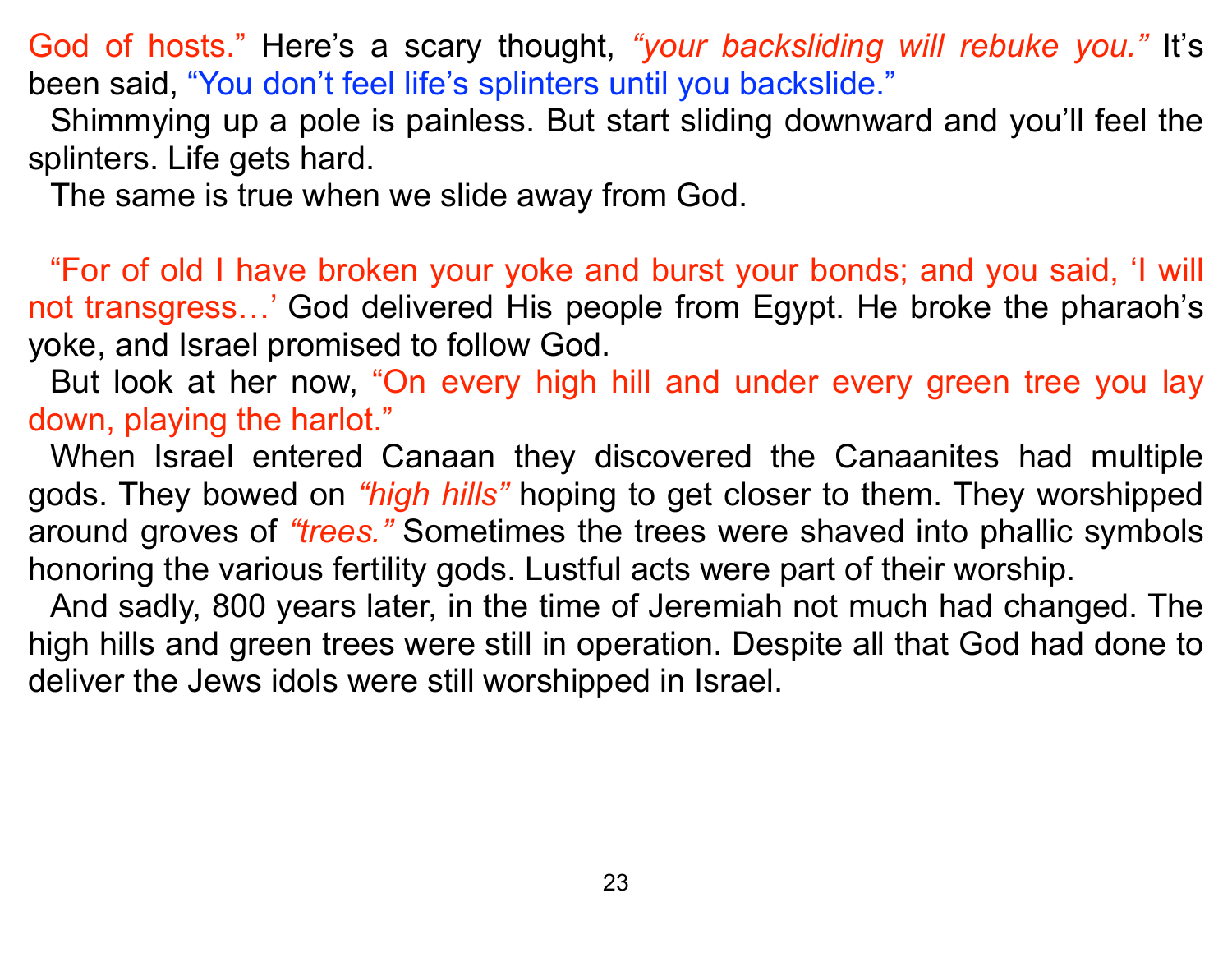Verse 21, "Yet I had planted you a noble vine, a seed of highest quality. How then have you turned before Me into the degenerate plant of an alien vine?" God planted Israel with high hopes. She'd been kept pure.

But now she's nothing but a weed - spiritual poa.

 I was astonished to see at the hallowed grounds of Augusta National splotches of poa in the turf. Right there in the carpeted rye grass were patches of weeds.

 This was how God saw His people. He wanted them to be hallowed turf, yet they were turning into weeds.

 "For though you wash yourself with lye, and use much soap, yet your iniquity is marked before Me," says the Lord God." King Josiah had instituted reforms. A superficial, cosmetic cleansing had taken place. But *religious reform* isn't the same as *spiritual revival.* We need a transformed heart, not just altered conduct.

 "How can you say, 'I am not polluted, I have not gone after the Baals'? See your way in the valley; know what you have done: you are a swift dromedary breaking loose in her ways, a wild donkey used to the wilderness, that sniffs at the wind in her desire; in her time of mating, who can turn her away? All those who seek her will not weary themselves; in her month they will find her." Israel is compared to a female donkey in heat. Her only interest is sexual - not moral or spiritual.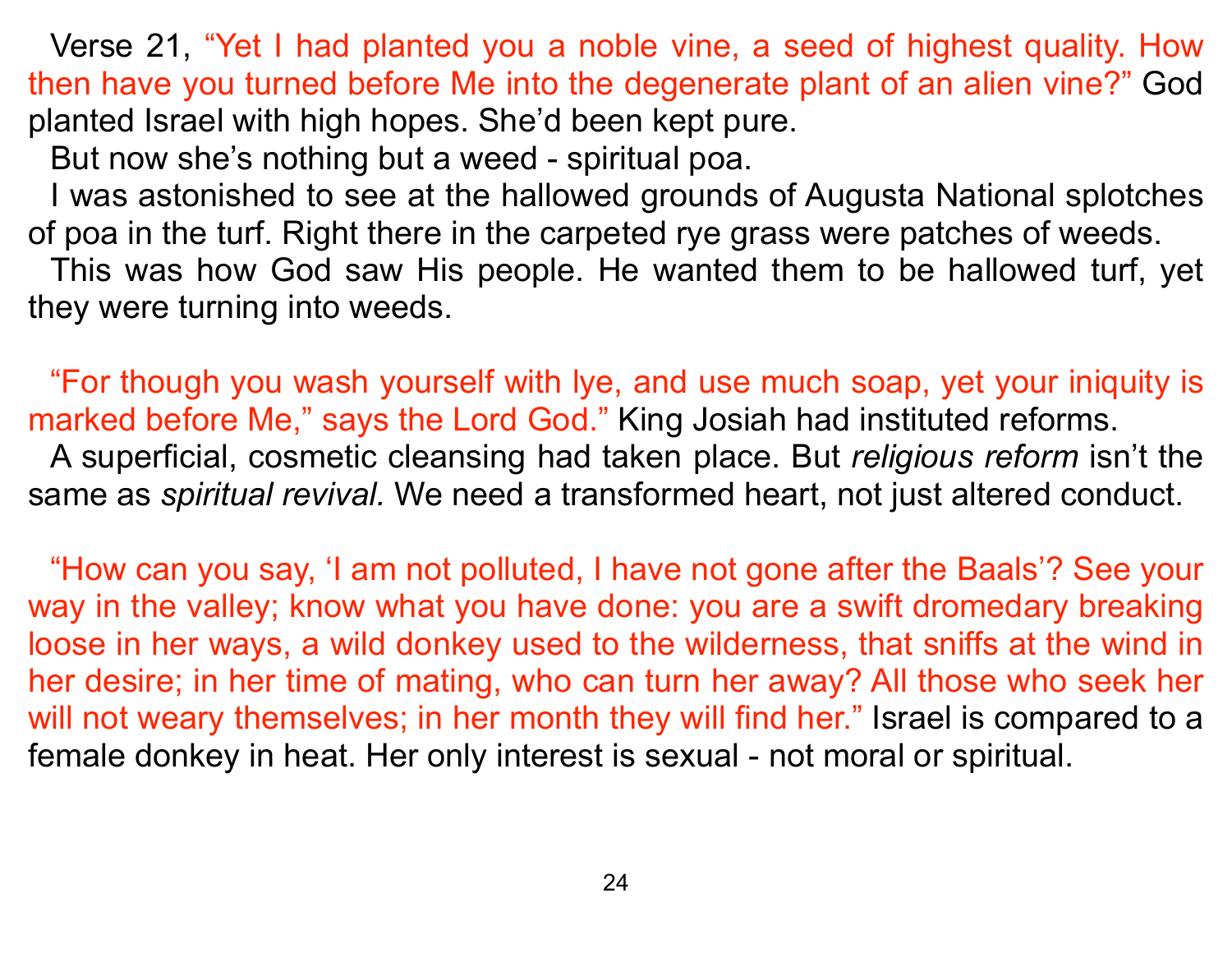Sadly, God's people were quick to jump into bed with anyone who told them what they wanted to hear.

 She wasn't thinking of her loyalty to God, and the vows she'd taken - all she was interested in was taking care of her immediate need for security and pleasure.

 And the question becomes, *what about us?* Do we latch on to whatever provides the quickest and easiest answer to our problem, or do we hold out for God to work? Do we trust in His intervention and His supply?

 Don't just jump into bed with the first solution to your problem. More important is your faithfulness to God.

Verse 25, "Withhold your foot from being unshod, and your throat from thirst. But you said, 'There is no hope. No! For I have loved aliens, and after them I will go.' "As the thief is ashamed when he is found out, so is the house of Israel ashamed; they and their kings and their princes, and their priests and their prophets.."

*"As the thief is ashamed…"* It's not that he's sorry he sinned, and defrauded another person, and took what didn't belong to him. *He's embarrassed he got caught.*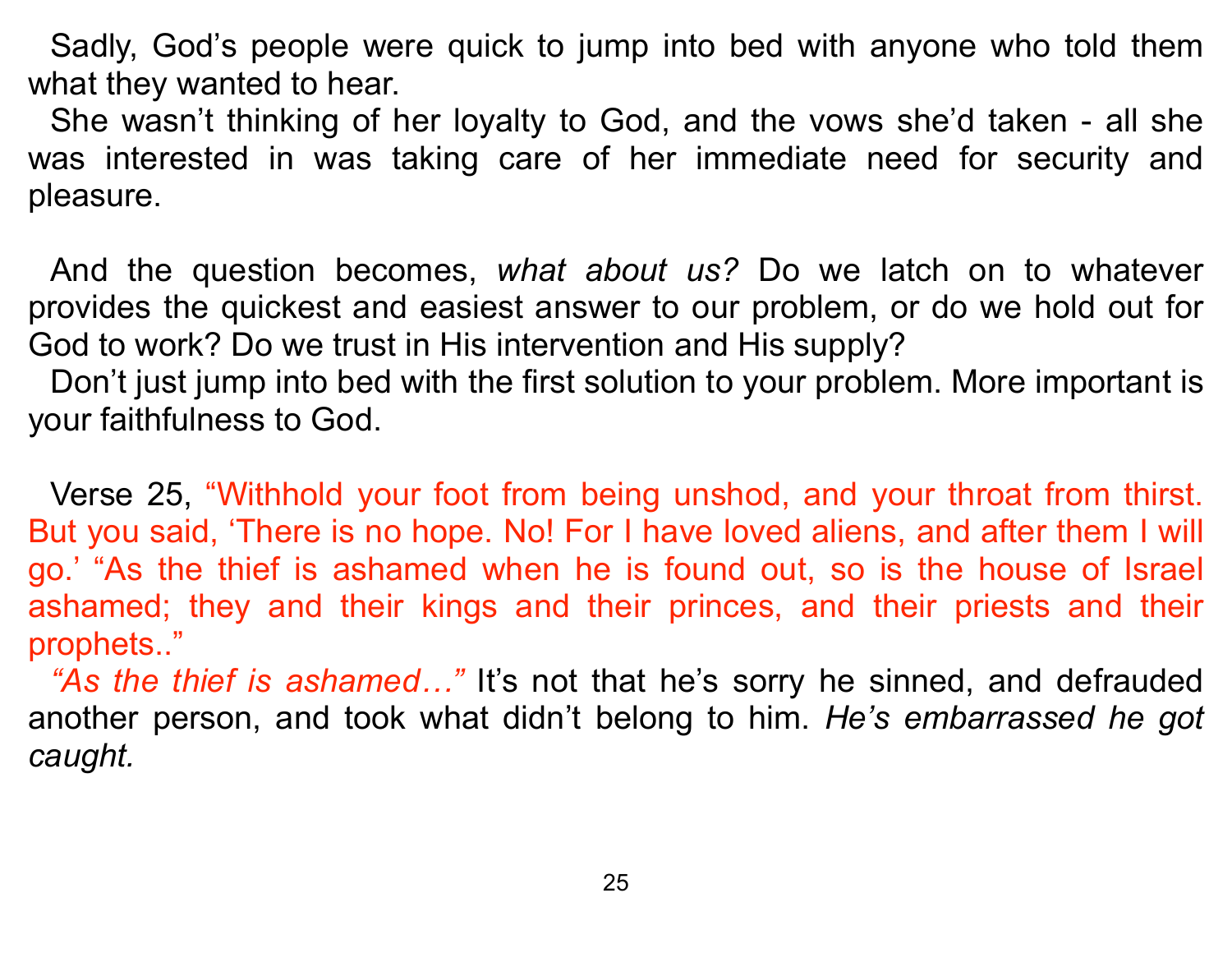*This was Israel.* They weren't sorry they'd broken God's law or heart. They were just sorry to be facing His judgment. They were remorseful, but not repentant.

Israel should've been far more ashamed than they were. Imagine, "Saying to a tree, 'You are my father,' and to a stone, 'You gave birth to me.' They were ascribing life to inanimate objects like trees and stones.

 Yet modern people do the same… We go to the zoo and say to the monkeys, "You are my father." Humans are the most complex and organized beings on Earth, yet we claim randomness and chance gave birth to us.

God concludes, "For they have turned their back to Me, and not their face. But in the time of their trouble they will say, 'Arise and save us.'" Israel will return to God, but only when she needs Him. *How hypocritical.*

 "But where are your gods that you have made for yourselves? Let them arise, if they can save you in the time of your trouble; for according to the number of your cities are your gods, O Judah." Judah had scores of small towns. Likewise, her idols were numerous.

 "Why will you plead with Me? You all have transgressed against Me," says the Lord. "In vain I have chastened your children; they received no correction. Your sword has devoured your prophets like a destroying lion. "O generation, see the word of the Lord! Have I been a wilderness to Israel, or a land of darkness? Why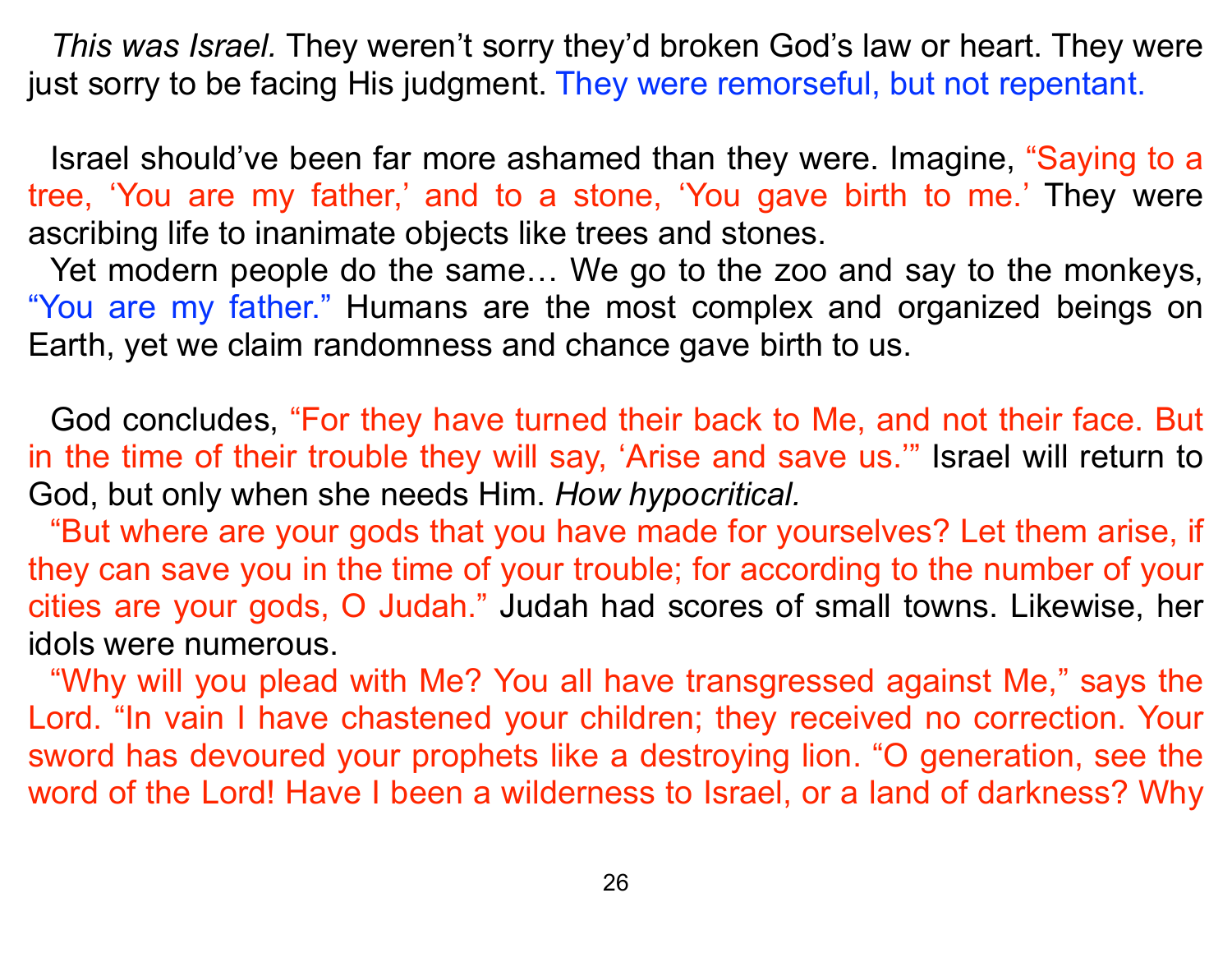do My people say, 'We are lords; we will come no more to You'? Can a virgin forget her ornaments, or a bride her attire? Yet My people have forgotten Me days without number." What bride forgets her wedding dressed. She's been preoccupied with it for months. Likewise, *how could Israel forget God?*

 "Why do you beautify your way to seek love? Therefore you have also taught the wicked women your ways." Israel is like a woman getting all dolled up. She's looking for a sugar daddy. Not a guy she can love and marry - all she wants are her needs met.

"Also on your skirts is found the blood of the lives of the poor innocents." While seducing man after man after man - while looking to meet her own needs babies get in the way. Pregnancies get aborted.

 There's now blood on her skirts. And God certainly sees the innocent blood on the skirts of America…

 Sadly, the number is now 50 million and counting. Roughly, 24% of all US pregnancies end in abortion.

 Verse 34, "I have not found it by secret search, but plainly on all these things." In other words, I didn't need a search warrant. Your sin was evident, blatant.